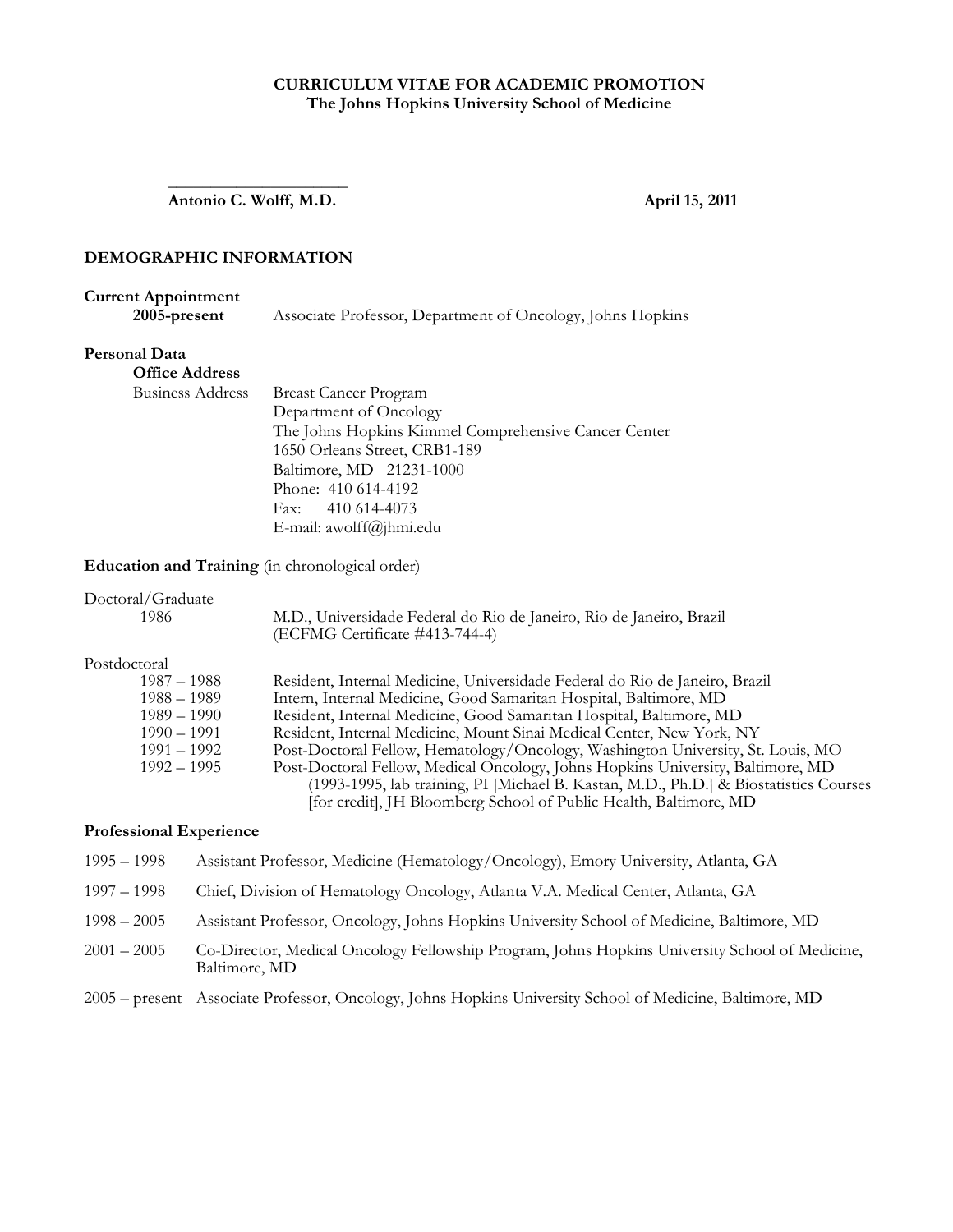#### **RESEARCH ACTIVITIES**

#### **Peer Reviewed Original Science Publications**

- 1. Canman CE<sup>\*</sup>, **Wolff AC**<sup>\*</sup>, Chen C-Y, Fornace Jr AJ, Kastan MB. The p53-dependent  $G_1$  cell cycle checkpoint pathway and Ataxia-Telangiectasia. Cancer Res. 1994; 54:5054-58. \* CEC and ACW contributed equally for this work (PMID 7923116)
- 2. **Wolff AC**, Ettinger DS, Neuberg D, Comis RL, Ruckdeschel JC, Bonomi PD, Johnson DH. Phase II Study of Ifosfamide, Carboplatin, and Oral Etoposide Chemotherapy for Extensive-Disease Small Cell Lung Cancer: An Eastern Cooperative Oncology Group Pilot Study. J Clin Oncol. 1995; 13(7):1615-1622 (PMID 7602350)
- 3. Sparano JA, Hu P, Rao RM, Falkson CI, **Wolff AC**, Wood WC. Phase II Trial of Doxorubicin and Paclitaxel Plus Granulocyte Colony-Stimulating Factor in Metastatic Breast Cancer: An Eastern Cooperative Oncology Group Study. J Clin Oncol, 1999; 17(12):3828-3834. (PMID 10577856)
- 4. Sparano JA, Malik U, Radjev L, Sarta C, Hopkins C, Hopkins U, **Wolff AC.** Phase I trial of pegylated liposomal doxorubicin and docetaxel in metastatic breast cancer. J Clin Oncol. 2001; 19(12):3117-3125. (PMID 11408509)
- 5. Bradley MO, Swindell CS, Anthony FH, Witman PA, Devanesan P, Webb NL, Baker SD, **Wolff AC**, Donehower RC. Tumor targeting by conjugation of DHA to paclitaxel. J Control Release, 2001; 74(1-3): 233-236. (PMID 11489499)
- 6. Sparreboom A, **Wolff AC**, Verweij J, Zabelina Y, van Zomeren DM, McIntire GL, Swindell CS, Donehower, RC, Baker SD. Disposition of Docosahexaenoic Acid-Paclitaxel, a Novel Taxane, in Blood: In Vitro and Clinical Pharmacokinetic Studies. Clin Cancer Res. 2003; 9:151-159. (PMID 12538463)
- 7. **Wolff AC**, Donehower RC, Carducci MK, Carducci MA, Brahmer JR, Zabelina Y, Bradley MO, Anthony FH, Swindell CS, Witman PA, Webb NL, Baker SD. Phase I study of docosahexaenoic acid-paclitaxel: a taxane-fatty acid conjugate with a unique pharmacology and toxicity profile. Clin Cancer Res. 2003; 9:3589-3597. (PMID 14506145)
- 8. Zhao M, Zabelina Y, Rudek MA, **Wolff AC**, Baker SD. A rapid and sensitive method for determination of Dimethyl Benzoylphenyl Urea in human plasma by using LC/MS/MS. J Pharm Biomed Anal. 2003; 33:725-733. (PMID 14623599)
- 9. **Wolff AC**, Armstrong DK, Fetting JH, Carducci, MK, Riley CD, Bender JF, Casero Jr RA, Davidson NE. A Phase II Study of the Polyamine Analogue N1, N11-Diethylnorspermine (DENSpm) Daily for Five Days Every 21 Days in Patients with Previously Treated Metastatic Breast Cancer. Clin Cancer Res. 2003; 9:5922-5928. (PMID 14676116)
- 10. Miller KD, Saphner TJ, Waterhouse DM, Chen T-T, Rush-Taylor A, Sparano JA, **Wolff AC**, Cobleigh MA, Galbraith S, Sledge GW. A randomized phase II feasibility trial of BMS-275291 in patients with early stage breast cancer. Clin Cancer Res. 2004; 10:1976-1983. (PMID 15041714)
- 11. Baker SD, Zhao M, Lee CKK, Verweij J, Zabelina Y, Brahmer JR, **Wolff AC**, Sparreboom A, Carducci MA. Comparative pharmacokinetics of weekly and every-three-weeks docetaxel. Clin Cancer Res. 2004; 10:1976-1983. (PMID 15041715)
- 12. Rudek MA, Sparreboom A, Garrett-Mayer E, Armstrong DK, **Wolff AC**, Verweij J, Baker SD. Factors affecting pharmacokinetic variability following doxorubicin and docetaxel-based therapy. Eur J Cancer. 2004; 40:1170-8. (PMID 15110880)
- 13. Rudek MA, Zabelina Y, Zhao M, **Wolff AC**, Baker SD. A method for determination of dimethyl benzoylphenyl urea (BPU) in human plasma by using LC/UV. Biomed Chromatogr. 2004; 18: 282-287. (PMID 15236435)
- 14. Winer, EP, Hudis, C, Burstein, HJ, **Wolff AC**, Pritchard KI, Ingle JN, Chlebowski RT, Gelber R, Edge SB, Gralow J, Cobleigh MA, Mamounas EP, Goldstein LJ, Whelan TJ, Powles TJ, Bryant J, Perkins C, Perotti J, Braun S, Langer AS, Browman GP, Somerfield MR. American Society of Clinical Oncology technology assessment on the use of aromatase inhibitors as adjuvant therapy for postmenopausal women with hormone receptor-positive breast cancer: Status report 2004. J Clin Oncol. 2005; 23:619-629. (PMID 15545664)
- 15. Jacobs MA, Ouwerkerk R, **Wolff AC**, Stearns V, Bottomley PA, Barker PB, Argani P, Khouri N, Davidson NE, Bhujwalla ZM, Bluemke DA. Multiparametric and multinuclear magnetic resonance imaging of human breast cancer: current applications. Technol Cancer Res Treat. 2004; 3:543-550. (PMID 15560711)
- 16. Emens LA, Armstrong D, Biedrzycki B, Davidson N, Davis-Sproul J, Fetting J, Jaffee E, Onners B, Piantadosi S, Reilly RT, Stearns V, Tartakovsky I, Visvanathan K, **Wolff A**. A phase I vaccine safety and chemotherapy dosefinding trial of an allogeneic GM-CSF-secreting breast cancer vaccine given in a specifically timed sequence with immunomodulatory doses of cyclophosphamide and doxorubicin. Hum Gene Ther. 2004;15:313-37. (PMID 15018740)
- 17. Lyman GH, Giuliano AE, Somerfield MR, Benson III AB, Bodurka DC, Burstein HJ, Cochran AJ, Cody III HS, Edge SB, Galper S, Hayman JA, Kim TY, Perkins CL, Podoloff DA, Sivasubramaniam VH, Turner RR, Wahl R, Weaver DL, **Wolff AC**, Winer EP. American Society of Clinical Oncology Guideline Recommendations for Sentinel Lymph Node Biopsy in Early-Stage Breast Cancer. J Clin Oncol. 2005; 23:7703-7720. (PMID 16157938)
- 18. Rudek MA, Zhao M, He P, Zabelina Y, Jin R, Messersmith WA, **Wolff AC**, Baker SD. Validation and implementation of a liquid chromatography/tandem mass spectrometry assay to quantitate Dimethyl Benzoylphenylurea (BPU) and its 5 metabolites in human plasma and urine for clinical pharmacology studies. J Chromatogr B Analyt Technol Biomed Life Sci. 2005; 828:41-54 (PMID 16253576)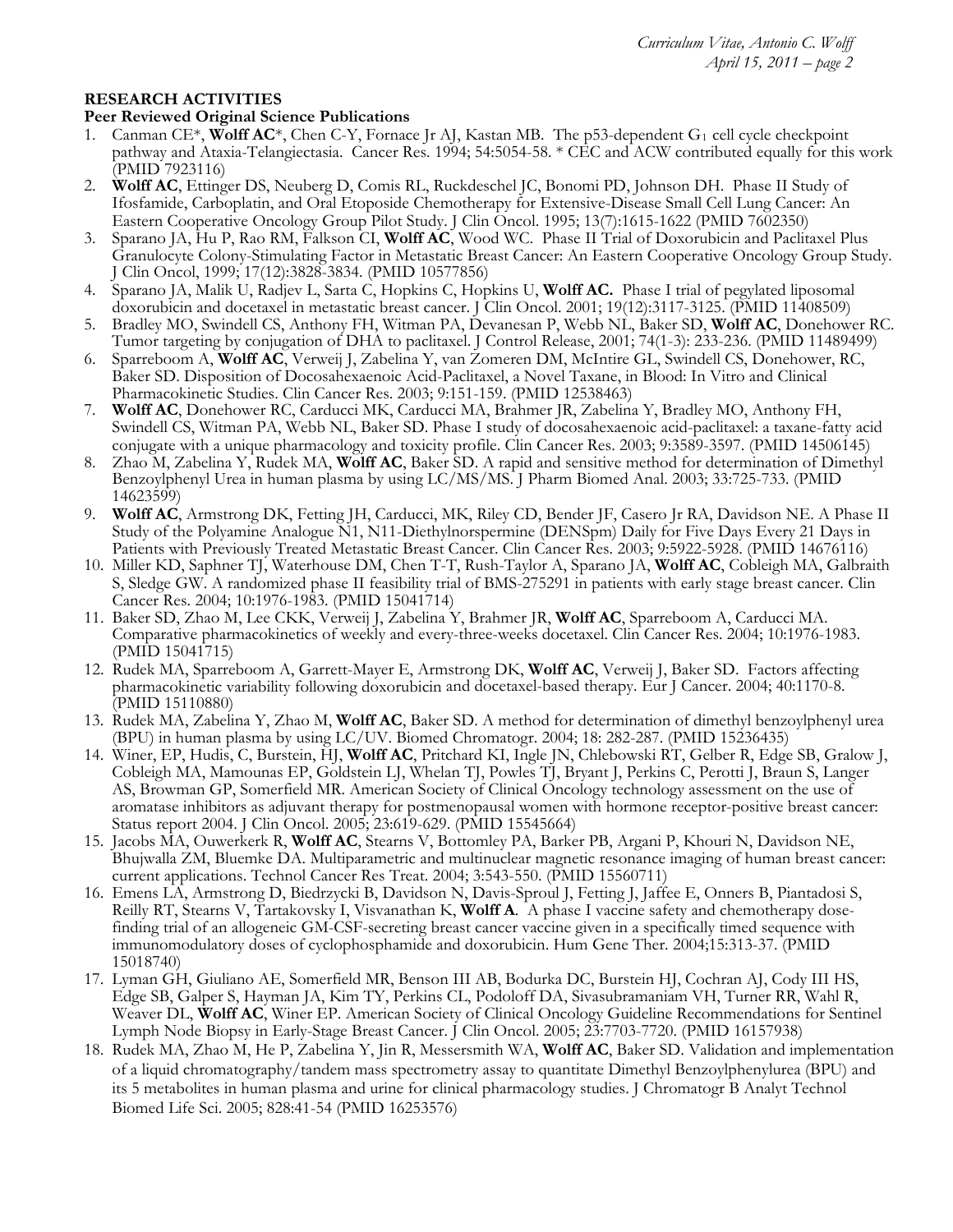- 19. **Wolff AC**, O'Neill A, Kennedy MJ, Stewart JA, Gradishar WJ, Lord RS 3rd, Davidson NE, Wood WC. Single Agent Topotecan as First-Line Chemotherapy in Women with Metastatic Breast Cancer: Final Results of Eastern Cooperative Oncology Group Trial E8193. Clin Breast Cancer. 2005; 6:334-339. (PMID 16277884)
- 20. Rudek MA, Zhao M, Smith NF, Robey RW, He P, Hallur G, Khan S, Hidalgo M, Jimeno A, Colevas AD, Messersmith WA, **Wolff AC**, Baker SD. In vitro and in vivo clinical pharmacology of dimethyl benzoylphenylurea (BPU), a novel oral tubulin-interactive agent. Clin Cancer Res. 2005; 11:8503-8511. (PMID 16322314)
- 21. Smith TJ, Khatcheressian J, Lyman GH, Ozer H, Armitage JO, Balducci L, Bennett CL, Cantor SB, Crawford J, Cross SJ, Demitri G, Desch CE, Pizzo PA, Schiffer CA, Schwartzberg L, Somerfield M, Somlo G, Wade JC, Wade JL, Winn RJ, Wozniak AJ, **Wolff AC**. 2006 Update of Recommendations for the Use of White Blood Cell Growth Factors: An Evidence-Based Clinical Practice Guideline. J Clin Oncol. 2006; 24: 3187-3205. (PMID 16682719)
- 22. **Wolff AC**, Jones RJ, Davidson NE, Jeter S, Stearns V. Myeloid Toxicity in Breast Cancer Patients Receiving Adjuvant Chemotherapy with Pegfilgrastim Support. J Clin Oncol. 2006; 24:2392-2394. (PMID 16710041)
- 23. Khatcheressian JL, **Wolff AC**, Smith TJ, Grunfeld E, Muss HB, Vogel VG, Halberg F, Somerfield MR, Davidson NE. American Society of Clinical Oncology 2006 Update of the Breast Cancer Follow-up and Management Guideline in the Adjuvant Setting. J Clin Oncol. 2006; 24(31):5091-5097. (PMID 17033037)
- 24. Messersmith WA, Rudek MA, Baker SD, Zhao M, Zabelina Y, Collins C, Colevas AD, Donehower RC, Carducci MA, **Wolff AC**. Phase I Study of Continuous Weekly Dosing of Dimethylamino Benzoylphenylurea (BPU) in Patients with Solid Tumors*.* Eur J Cancer. 2007; 43:78-86. (PMID 17084620)
- 25. **Wolff AC**, Hammond MEH, Schwartz JN, Hagerty K, Allred DC, Cote R, Dowsett M, Fitzgibbons PL, Gutman S, Hanna W, Keegan P, Langer A, McShane LM, Paik S, Pegram MD, Perez EA, Press MF, Rhodes A, Sturgeon C, Taube S, Tubbs R, Vance GH, van de Vijver M, Wheeler T, Yost J, Hayes DF. American Society of Clinical Oncology/College of American Pathologists Guideline Recommendations for HER2 Testing in Breast Cancer, J Clin Oncol, 25: 118-145, 2007. (PMID 17159189)
- 26. **Wolff AC**, Hammond MEH, Schwartz JN, Hagerty K, Allred DC, Cote R, Dowsett M, Fitzgibbons PL, Gutman S, Hanna W, Keegan P, Langer A, McShane LM, Paik S, Pegram MD, Perez EA, Press MF, Rhodes A, Sturgeon C, Taube S, Tubbs R, Vance GH, van de Vijver M, Wheeler T, Yost J, Hayes DF. American Society of Clinical Oncology/College of American Pathologists Guideline Recommendations for HER2 Testing in Breast Cancer Arch Pathol Lab Med. 2007;131(1):18. (PMID 19548375)
- 27. Ouwerkerk R, Jacobs MA, Macura KJ, **Wolff AC**, Stearns V, Mezban SD, Khouri NF, Bluemke DA, Bottomley PA. Elevated tissue sodium concentration in malignant breast lesions detected with non-invasive (23)Na MRI. Breast Cancer Res Treat. 2007;106:151-60. (PMID 17260093)
- 28. Snyder CF, Dy SM, Hendricks DE, Brahmer JR, Carducci MA, **Wolff AC**, Wu AW. Asking the Right Questions: Investigating Needs Assessments and Health-Related Quality of Life Questionnaires for Use in Oncology Clinical Practice. Supportive Care in Cancer. 2007;15:1075-85. (PMID 17318591)
- 29. Moore HC, Green SJ, Gralow JR, Bearman SI, Lew D, Barlow WE, Hudis C, **Wolff AC**, Ingle JN, Chew H K, Elias AD, Livingston RB, Martino S. Intensive Dose-Dense Compared With High-Dose Adjuvant Chemotherapy for High-Risk Operable Breast Cancer: Southwest Oncology Group/Intergroup Study 9623. J Clin Oncol. 2007;25:1677- 1682. (PMID 17404368)
- 30. Sparreboom A, **Wolff AC,** Mathijssen RH, Chatelut E, Rowinsky EK, Verweij J, Baker SD. Evaluation of alternate size descriptors for dose calculation of anticancer drugs in the obese. J Clin Oncol 2007;25:4707-13. (PMID 17947717)
- 31. Marchionni L, Wilson RF, Marinopoulos SS, **Wolff AC**, Parmigiani G, Bass EB, Goodman SN. Impact of gene expression profiling tests on breast cancer outcomes. Evid Rep Technol Assess (Full Rep) (160, AHRQ Publication No. 08-E002). 208:1-105. (PMID 20629480)
- 32. Marchionni L, Wilson RF, **Wolff AC**, Marinopoulos S, Parmigiani G, Bass EB, and Goodman SN. Systematic Review: Gene Expression Profiling Assays in Early-Stage Breast Cancer. Annals Int Med 2008;148:358-69. (PMID 18252678)
- 33. **Wolff AC**, Berry D, Carey LA, Colleoni M, Dowsett M, Ellis M, Garber JE, Mankoff D, Paik S, Pusztai L, Smith ML, Zujewski J. Research Issues Affecting Preoperative Systemic Therapy for Operable Breast Cancer. J Clin Oncol. 2008; 26: 806-13. (PMID 18258990)
- 34. Burstein HJ, Elias AD, Rugo HS, Cobleigh MA, **Wolff AC**, Eisenberg PD, Lehman M, Adams BJ, Bello CL, DePrimo SE, Baum CM, Miller KD. A phase II study of sunitinib malate, an oral multitargeted tyrosine kinase inhibitor, in patients with metastatic breast cancer previously treated with an anthracycline and a taxane. J Clin Oncol. 2008;26:1810-6. (PMID 18347007)
- 35. Sparano JA, Wang M, Martino S, Jones V, Perez EA, Saphner T, **Wolff AC**, Sledge Jr GW, Wood WC, Davidson NE, Weekly paclitaxel improves survival in lymph node positive and high risk node negative operable breast cancer. N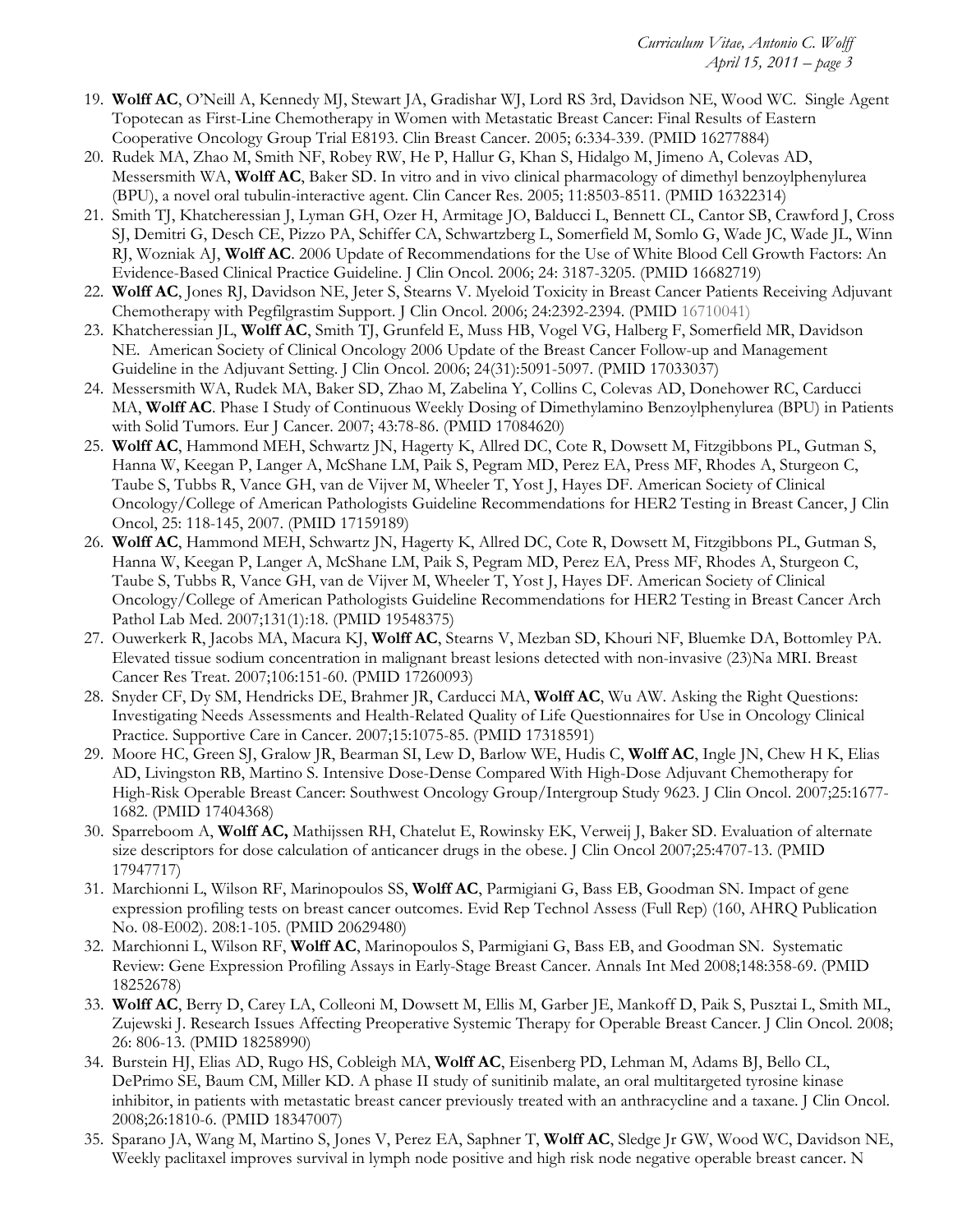Engl J Med. 2008;358:1663-71. (PMID 18420499)

- 36. Snyder CF, Garrett-Mayer E, Brahmer JR, Carducci MA, Pili R, Stearns V, **Wolff AC**, Dy SM, Wu AW. Symptoms, Supportive Care Needs, and Function in Cancer Patients: How Are They Related? Quality of Life Research. 2008;17:665-77. (PMID 18493865)
- 37. Baker SD, Verweij J, Cusatis GA, van Schaik RH, Marsh S, Orwick SJ, Franke RM, Hu S, Schuetz EG, Lamba V, Messersmith WA, **Wolff AC**, Carducci MA, Sparreboom A. Pharmacogenetic Pathway Analysis of Docetaxel Elimination. Clin Pharmacol Ther. 2009;85:155-63. (PMID 18509327)
- 38. Partridge AH, **Wolff AC**, Marcom PK, Kaufman PA, Zhang L, Gelman R, Moore C, Lake D, Fleming GF, Rugo HS, Atkins J, Sampson E, Collyar D, Winer EP. The impact of sharing results of a randomized breast cancer clinical trial with study participants. Breast Cancer Res Treat. 2009;15:123-9 (PMID 18543100)
- 39. Barone BB, Yeh H-C, Snyder CF, Peairs KS, Stein KB, Derr RL, **Wolff AC**, Brancati FL. Increased Long-term, Allcause Mortality in Cancer Patients with Pre-existing Diabetes Mellitus: A Systematic Review and Meta-Analysis. JAMA. 2008;300:2754-2764. (PMID 19088353)
- 40. Snyder CF, Frick KD, Peairs KS, Kantsiper ME, Herbert RJ, Blackford AL, **Wolff AC**, Earle CC. Comparing Care for Breast Cancer Survivors to Non-Cancer Controls: A Five-Year Longitudinal Study. J Gen Intern Med. 2009; 24:469-74, 2009 (PMID 19156470)
- 41. Snyder CF, Frick KD, Kantsiper ME, Peairs KS, Herbert RJ, Blackford AL, **Wolff AC**, and Earle CC. Prevention, Screening, and Surveillance Care for Breast Cancer Survivors Compared With Controls: Changes from 1998 to 2002. J Clin Oncol. 2009;27:1054-61. (PMID 19164212)
- 42. Zellars R, Stearns V, Frassica D, Asrari F, Tsangaris T, Myers L, DiPasquale S, Lange JR, Jacobs LK, Emens L, Armstrong DK, Fetting JH, Garrett-Mayer E, Davidson NE, **Wolff AC**. Partial Breast Irradiation and Concurrent dose-dense Doxorubicin and Cyclophosphamide. J Clin Oncol. 2009;27:2816-22 (PMID 19332718)
- 43. Muss H, Berry D, Cirrincione C, Theodoulou M, Mauer A, Kornblith A, Partridge A, Dressler L, Cohen H, Becker H, Norton L, Kartcheske P, Wheeler J, Perez E, **Wolff AC**, Gralow J, Burstein H, Mahmood A, Parker B, Hudis C, Winer EP, for the Cancer and Leukemia Group B. Adjuvant Chemotherapy with Standard Regimens is Superior to Capecitabine in Older Women. N Engl J Med. 2009;360:2055-65. Erratum in: N Engl J Med. 2009;361:1714. Magrinat, Gutav [corrected to Magrinat, Gustav]. (PMID 19439741)
- 44. Balmanoukian A, Zhang Z, Jeter S, Slater S, Armstrong DK, Emens LA, Fetting JH, **Wolff AC**, Davidson NE, Jacobs L, Lange J, Tsangaris TN, Zellars R, Gabrielson E, Stearns V. African American women who receive primary anthracycline- and taxane-based chemotherapy for triple-negative breast cancer suffer worse outcomes compared with white women. J Clin Oncol. 2009;27:e35-7; author reply e38-9 (PMID 19564528)
- 45. Snyder CF, Garrett-Mayer E, Blackford AL, Brahmer JR, Carducci MA, Pili R, Stearns V, **Wolff AC**, Dy SM, Wu AW. Concordance of cancer patients' function, symptoms, and supportive care needs. Qual Life Res. 2009;18:991-8 (PMID 19657724)
- 46. Stein KB, Snyder CF, Barone BB, Yeh HC, Peairs KS, Derr RL, **Wolff AC**, Brancati FL. Colorectal Cancer Outcomes, Recurrence, and Complications in Persons With and Without Diabetes Mellitus: A Systematic Review and Meta-Analysis. Dig Dis Sci. 2010;55:1839-51. (PMID 19731028)
- 47. Emens LA, Asquith JM, Leatherman JM, Kobrin BJ, Petrik S, Laiko M, Levi J, Daphtary MM, Biedrzycki B, **Wolff AC**, Stearns V, Disis ML, Ye X, Piantadosi S, Fetting JH, Davidson NE, Jaffee EM. Timed sequential treatment with cyclophosphamide, doxorubicin, and an allogeneic granulocyte-macrophage colony-stimulating factor-secreting breast tumor vaccine: a chemotherapy dose-ranging factorial study of safety and immune activation. J Clin Oncol. 2009;27:5911-8 (PMID 19805669).
- 48. Kantsiper M, McDonald EL, Geller G, Shockney L, Snyder C, **Wolff AC**. Transitioning to Breast Cancer Survivorship: Perspectives of Patients, Cancer Specialists, and Primary Care Providers. J Gen Intern Med. 2009;24(Supp 2):S459 (PMID 19838851)
- 49. Chumsri S, Jeter S, Jacobs LK, Nassar H, Armstrong DK, Emens LA, Fetting JH, Lange JR, Riley C, Tsangaris TN, **Wolff AC**, Zellars R, Zhang Z, Stearns V. Pathologic complete response to preoperative sequential doxorubicin/cyclophosphamide and single-agent taxane with or without trastuzumab in stage II/III HER2-positive breast cancer. Clin Breast Cancer. 2010;10:40-5 (PMID 20133257)
- 50. Snyder CF, Stein KB, Barone BB, Peairs KS, Yeh HC, Derr RL, **Wolff AC**, Carducci MA, Brancati FL. Does preexisting diabetes affect prostate cancer prognosis? A systematic review. Prostate Cancer Prostatic Dis. 2010;13:58-64 (PMID 20145631)
- 51. **Wolff AC**, Wang M, Li H, Pins MR, Pretorius FJ, Rowland KM, Sparano JA, Davidson NE. Phase II trial of pegylated liposomal doxorubicin plus docetaxel with and without trastuzumab in metastatic breast cancer: Eastern Cooperative Oncology Group trial E3198. Breast Cancer Res Treat. 2010;121:111-20. (PMID 20333545)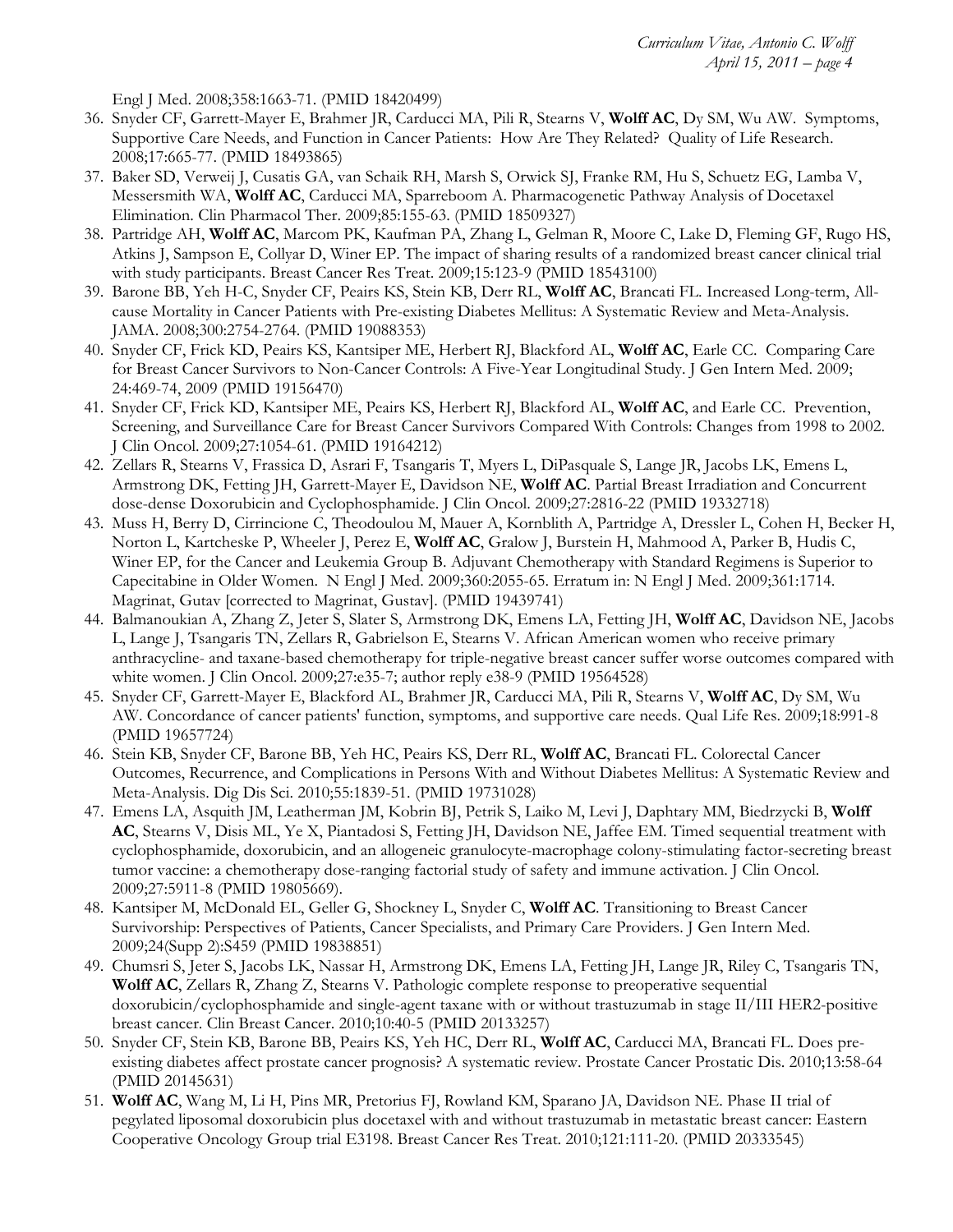- 52. Snyder CF, Blackford AL, Brahmer, JR, Carducci, MA, Pili R, Stearns V, **Wolff AC**, Dy SM, and Wu AW. Need Assessments Identify Scores on HRQOL Questionnaires that Represent Problems for Patients: An Illustration with the Supportive Care Needs Survey and the QLQ-C30. Qual Life Res. 2010;19:837-45 (PMID 20340048)
- 53. Barone BB, Yeh HC, Snyder CF, Peairs KS, Stein KB, Derr RL, **Wolff AC**, and Brancati FL. Postoperative mortality in cancer patients with preexisting diabetes: systematic review and meta-analysis. Diabetes Care. 2010;33:931-9 (PMID 20351229)
- 54. Partridge AH, Archer L, Kornblith A, Gralow J, Greiner D, Perez E, **Wolff AC**, Xiaofei W, Kastrissios H, Berry D, Hudis C, Winer E and Muss H. Adherence and Persistence with Oral Adjuvant Chemotherapy in Older Women with Early Stage Breast Cancer in CALGB (Adherence Companion Study 60104). J Clin Oncol. 2010;28:2418-22 (PMID 20368559)
- 55. Hammond EH, Hayes DF, Dowsett M, Allred DC, Hagerty K, Badve S, Fitzgibbons PL, Francis G, Goldstein N, Hayes M, Hicks D, Lester S, Love R, Mangu PB, McShane L, Miller K, Osborne CK, Paik S, Perlmutter J, Rhodes A, Sasano H, Schwartz JN, Sweep F, Taube S, Torlakovic EE, Valenstein P, Viale G, Visscher D, Wheeler T, Williams RB, Wittliff JL, **Wolff AC**. American Society of Clinical Oncology/College of American Pathologists Guideline Recommendations for Immunohistochemical Testing of Estrogen/Progesterone Receptors in Breast Cancer. J Clin Oncol. 2010;28:2784-95. Erratum in: J Clin Oncol. 2010;28:3543 (PMID 20404251)
- 56. Hammond EH, Hayes DF, Dowsett M, Allred DC, Hagerty K, Badve S, Fitzgibbons PL, Francis G, Goldstein N, Hayes M, Hicks D, Lester S, Love R, Mangu PB, McShane L, Miller K, Osborne CK, Paik S, Perlmutter J, Rhodes A, Sasano H, Schwartz JN, Sweep F, Taube S, Torlakovic EE, Valenstein P, Viale G, Visscher D, Wheeler T, Williams RB, Wittliff JL, **Wolff AC**. American Society of Clinical Oncology/College of American Pathologists Guideline Recommendations for Immunohistochemical Testing of Estrogen/Progesterone Receptors in Breast Cancer. Arch Pathol Lab Med. 2010;134:907-22 abridged version (PMID 20524868)
- 57. Chavez-MacGregor M, Litton J, Chen H, Giordano SH, Hudis CA, **Wolff AC**, Valero V, Hortobagyi GN, BondyML, Gonzalez-Angulo AM. Pathological complete response in breast cancer patients receiving anthracycline and taxanebase neoadjuvant chemotherapy: Evaluating the effect of race/ethnicity. Cancer. 2010;116:4168-77 (PMID 20564153)
- 58. Hammond ME, Hayes DF, Dowsett M, Allred DC, Hagerty KL, Badve S, Fitzgibbons PL, Francis G, Goldstein NS, Hayes M, Hicks DG, Lester S, Love R, Mangu PB, McShane L, Miller K, Osborne CK, Paik S, Perlmutter J, Rhodes A, Sasano H, Schwartz JN, Sweep FC, Taube S, Torlakovic EE, Valenstein P, Viale G, Visscher D, Wheeler T, Williams RB, Wittliff JL, **Wolff AC**. American Society of Clinical Oncology/College of American Pathologists Guideline Recommendations for Immunohistochemical Testing of Estrogen and Progesterone Receptors in Breast Cancer. Arch Pathol Lab Med. 2010;134:e48-72 unabridged version (PMID 20586616)
- 59. Jacobs MA, Stearns V, **Wolff AC**, Macura K, Khouri N, Tsangaris TN, Davidson NE, Bhujwalla Z, Bluemke DA, Ouwerkerk R. Multiparametric magnetic resonance imaging, spectroscopy and multinuclear (23Na) imaging monitoring of preoperative chemotherapy for locally advanced breast cancer. Acad Radiol. 2010;17:1477-85 (PMID 20863721)
- 60. Peairs KS, Barone BB, Snyder CF, Yeh H-C, Derr RL, Brancati FL, **Wolff AC**. Diabetes mellitus and breast cancer outcomes: a systematic review and meta-analysis. J Clin Oncol. 2011;29:40-6 (PMID 21115865)
- 61. Connolly RM, Rudek MA, Garrett-Mayer E, Jeter SC, Donehower MG, Wright LA, Zhao M, Fetting JH, Emens LA, Stearns V, Davidson NE, Baker SD, **Wolff AC**. Docetaxel metabolism is not altered by imatinib: findings from an early phase study in metastatic breast cancer. Breast Cancer Res Treat. 2011 May;127(1):153-162. Epub 2011 Feb 25 (PMID 21350820)
- 62. Dy SM, Asch SM, Lorenz, KA, Weeks K, Sharma RK, **Wolff AC**, Malin, JL. Quality of End-of-Life Care for Patients with Advanced Cancer in an Academic Medical Center. J Palliat Med. 2011 Apr;14(4):451-7. Epub 2011 Mar 10 (PMID 21391819)
- 63. Jacobs MA, Ouwerkerk R, **Wolff AC**, Gabrielson E, Warzecha H, Jeter S, Bluemke DA, Wahl R, Stearns V. Monitoring of neoadjuvant chemotherapy using multiparametric, (23)Na sodium MR, and multimodality (PET/CT/MRI) imaging in locally advanced breast cancer. Breast Cancer Res Treat. 2011 Apr 1. [Epub ahead of print] (PMID 21455671)
- 64. Hammond EH, Hayes DF, **Wolff AC**. Clinical Notice for American Society of Clinical Oncology-College of American Pathologists Guideline Recommendations on ER/PgR and HER2 Testing in Breast Cancer. J Clin Oncol 2011 (*in press*, e-publication date April 18, 2011)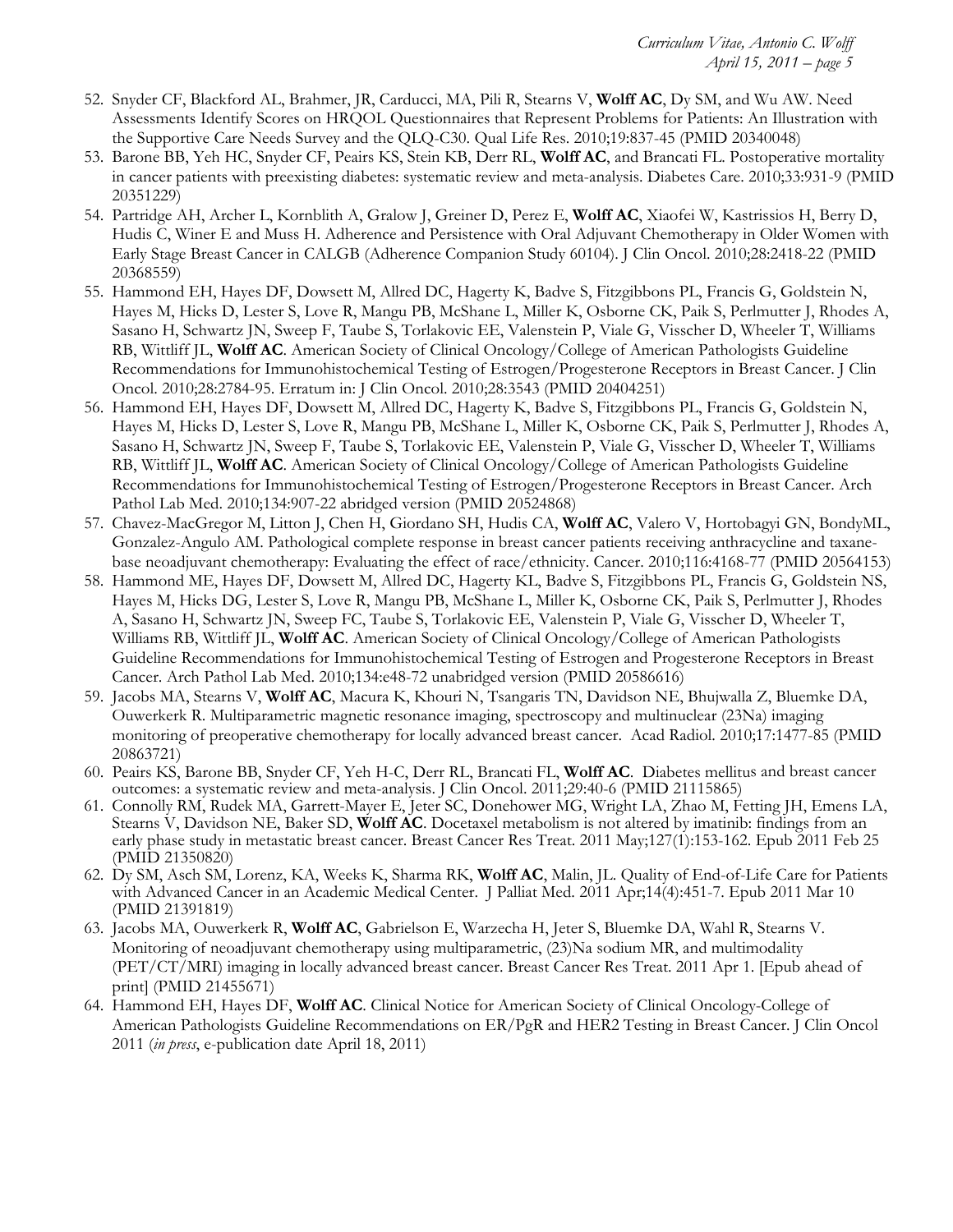# **Extramural Sponsorship**

| Enhancing Accrual of Women with Breast Cancer to NCI-Sponsored Clinical Trials at Johns<br>Hopkins<br>90033023                                                                                                                                                                                                  |
|-----------------------------------------------------------------------------------------------------------------------------------------------------------------------------------------------------------------------------------------------------------------------------------------------------------------|
| Susan G. Komen for the Cure Foundation-Maryland Project CRAFT (annual competitive<br>application)<br>\$75,000                                                                                                                                                                                                   |
| Principal Investigator; 0.12 calendar months; The major goal of this project is to increase the<br>accrual of women with breast cancer to NCI-sponsored clinical trials at Johns Hopkins.                                                                                                                       |
| Molecular Marker Signature Prognostic of Metastatic Disease in Node-Negative ER-<br>Negative Breast Cancer with No Systemic Therapy<br>KG110094                                                                                                                                                                 |
| Susan G. Komen for the Cure Research Program<br>\$559,353<br>PI: C Umbricht                                                                                                                                                                                                                                     |
| Co-Investigator; 0.12 calendar months; The major goal of this project are to identify molecular<br>markers (RNA expression and methylation) that have differential prognostic utility in early<br>stage breast cancer patients with ER-negative disease.                                                        |
| Eastern Cooperative Oncology Group (ECOG)<br>U10 CA016116-31<br><b>NCI</b>                                                                                                                                                                                                                                      |
| \$354,967                                                                                                                                                                                                                                                                                                       |
| PI: A Forastiere                                                                                                                                                                                                                                                                                                |
| Co-Investigator; 0.12 calendar months; The major goals of this project are to develop and<br>implement clinical research protocols and correlative laboratory studies within ECOG.                                                                                                                              |
| Partnership between the Translational Breast Cancer Research Consortium and the Breast<br>Cancer Research Foundation<br>90021105                                                                                                                                                                                |
| <b>Breast Cancer Research Foundation - TBCRC</b>                                                                                                                                                                                                                                                                |
| \$1,250,000<br>Principal Investigator; 1.2 calendar months; The major goal of this project is to establish a                                                                                                                                                                                                    |
| partnership between the Translational Breast Cancer Research Consortium and the Breast<br>Cancer Research Foundation to support a clinical research network across 16 academic breast<br>cancer programs.                                                                                                       |
| Partnership between Translational Breast Cancer Research Consortium and Avon Foundation<br>90028544                                                                                                                                                                                                             |
| Avon Foundation - TBCRC                                                                                                                                                                                                                                                                                         |
| \$500,000<br>Principal Investigator; 1.2 calendar months; The major goal of this project is to establish a                                                                                                                                                                                                      |
| partnership between the Translational Breast Cancer Research Consortium and the Avon<br>Foundation to support a clinical research network across 16 academic breast cancer programs.                                                                                                                            |
| Partnership between Translational Breast Cancer Research Consortium and Susan G. Komen<br>for the Cure Foundation<br>K90033529                                                                                                                                                                                  |
| Susan G. Komen for the Cure - TBCRC<br>\$3,750,000                                                                                                                                                                                                                                                              |
| Principal Investigator; 1.2 calendar months; The major goal of this project is to establish a<br>partnership between the Translational Breast Cancer Research Consortium and the Susan G.<br>Komen for the Cure Foundation to support a clinical research network across 16 academic<br>breast cancer programs. |
|                                                                                                                                                                                                                                                                                                                 |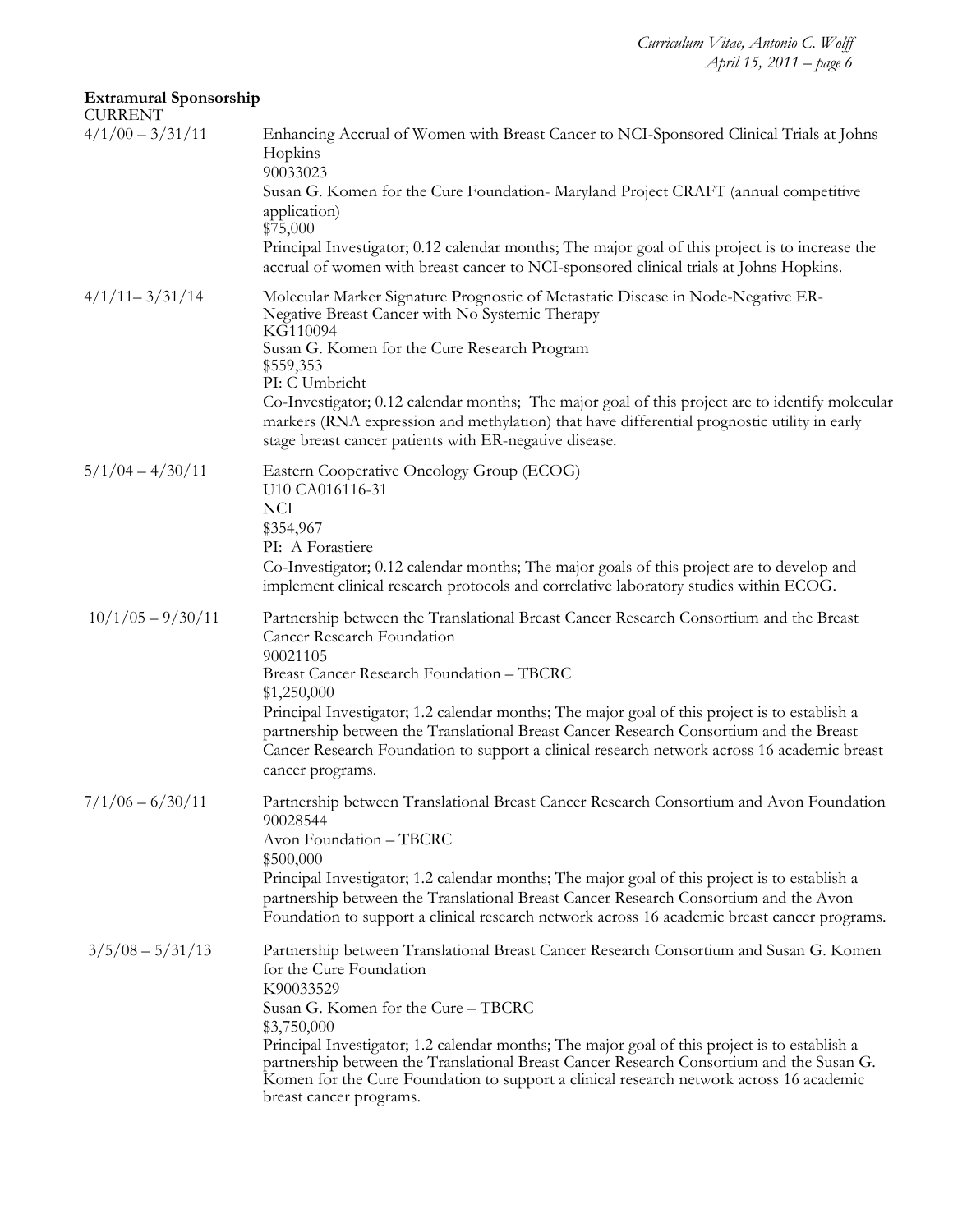| $4/1/08 - 3/31/12$  | A Survivorship Program for Breast Cancer: A Transition for Patients and Providers<br>90033368<br>Susan G. Komen for the Cure Maryland<br>\$187,000<br>Principal Investigator; 1.2 calendar months; The major goal of this project is to establish breast<br>cancer follow-up care strategies for survivors and their health care providers and a<br>comprehensive clinical and educational services model adaptable for use elsewhere.                                                      |
|---------------------|---------------------------------------------------------------------------------------------------------------------------------------------------------------------------------------------------------------------------------------------------------------------------------------------------------------------------------------------------------------------------------------------------------------------------------------------------------------------------------------------|
| $4/1/09 - 3/31/11$  | Phase II Adjuvant Paclitaxel and Trastuzumab for Node-Negative HER2 Positive Breast<br>Cancer<br>90034357<br>Genentech<br>\$100,000<br>Principal Investigator, 0.12 calendar months; The purpose of this study is to test the efficacy of<br>a non-anthracycline regimen in lower-risk HER2 positive breast cancer.                                                                                                                                                                         |
| $4/1/09 - 3/31/11$  | A Phase II, Single-Arm, Open Label Study of Trastuzumab-MCC-DM1 Administered<br>Intravenously to Patients with HER2-Positive Metastatic Breast Cancer<br>TDM43749<br>Genentech<br>\$100,000<br>Site Principal Investigator; 1.2 calendar months; The purpose of this study is to test the single-<br>agent activity of T-DM1 in patients with HER2-positive refractory breast cancer in preparation<br>for an FDA new Biologics License Application.                                        |
| $5/1/09 - 4/30/11$  | NCI Clinical Investigator Team Leadership Award<br>5P30 CA006973<br>NIH/NCI<br>\$49,694<br>CCSG PI - WG Nelson<br>Project Principal Investigator; 1.44 calendar months; This administrative supplement award is<br>designed to support, acknowledge, and recognize outstanding clinical investigators whose<br>participation and activities promote successful clinical research programs and to promote<br>retention of clinical investigators in an academic career in clinical research. |
| $6/1/09 - 12/31/10$ | <b>Breast Cancer Outcomes Database</b><br>90038593<br>National Comprehensive Cancer Network<br>\$50,000<br>Principal Investigator; 0.12 calendar months; The purpose of this grant is to fund prospective<br>database efforts in early stage breast cancer.                                                                                                                                                                                                                                 |
| $7/1/09 - 6/30/11$  | Serum DNA Methylation as a Tumor Marker<br>01-2009-031<br>Avon Foundation, Avon Breast Center of Excellence<br>\$750,000<br>PI, S. Sukumar<br>Co-Investigator; 1.2 calendar months; The purpose of this grant is to optimize the analytical<br>component of a QM-MSP assay in peripheral blood.                                                                                                                                                                                             |
| $8/1/09 - 7/31/11$  | Feasibility and Value of a Website for Assessing Patient Reported Outcomes<br>R21 CA134805-01A1<br>NIH/NCI<br>\$150,000<br>PI, CF Snyder/A Wu<br>Co-Investigator; 0.36 calendar months; The purpose of this study is to assess the use,<br>usefulness, and acceptability of a website designed to collect patient-reported outcomes from<br>cancer outpatients and link the data with the electronic medical record.                                                                        |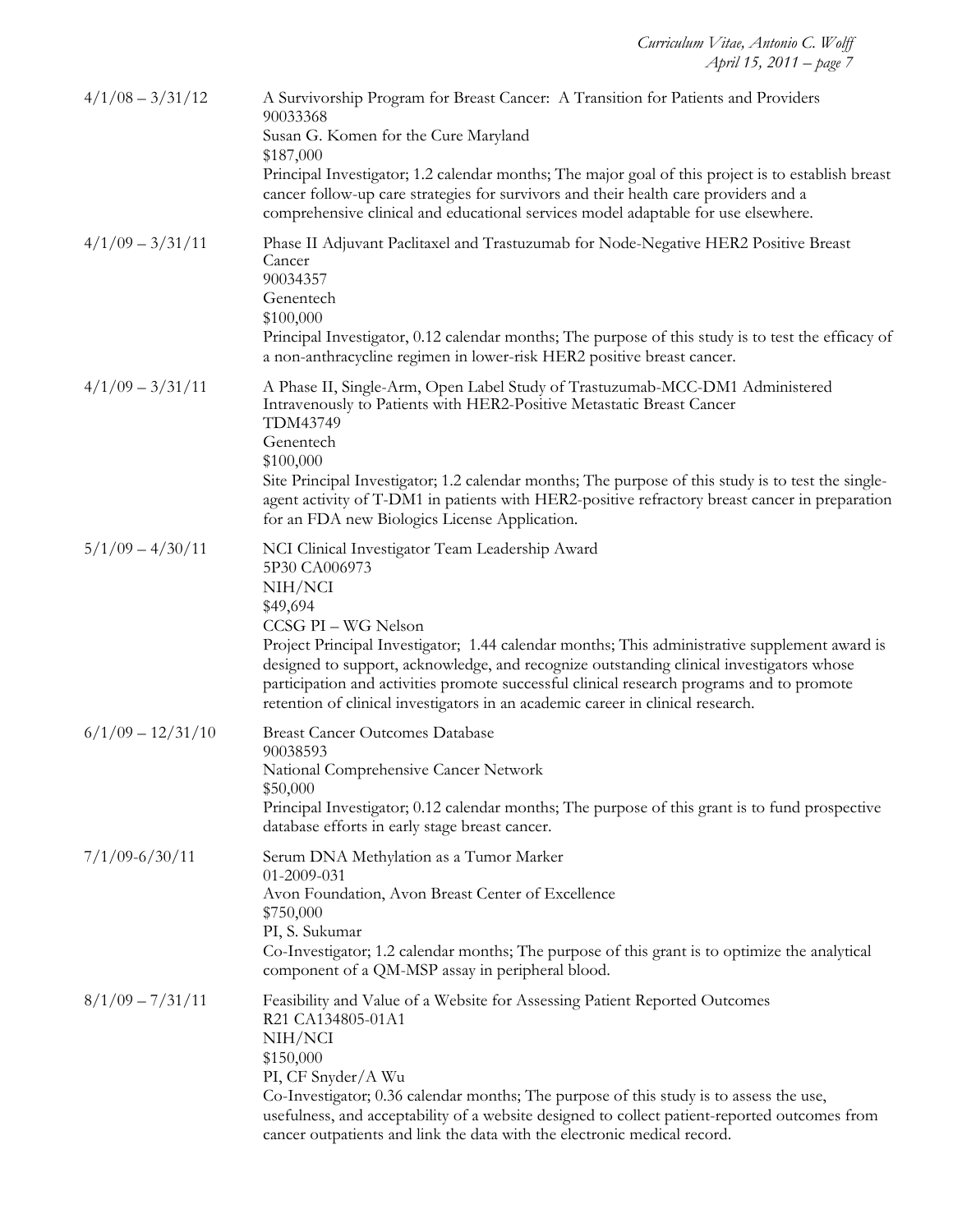| $7/1/10 - 6/30/13$  | Comorbid Conditions in Cancer Survivors: Costs and Quality of Care<br>1R01CA149616-01A1<br><b>NIH</b><br>\$249,690<br>PI, KD Frick/CS Snyder<br>Co-Investigator; 0.24 calendar months; The purpose of this study is to use the SEER-Medicare<br>dataset to compare the quality of care for comorbid conditions requiring acute interventions<br>between cancer survivors and non-cancer controls, the rates of avoidable outcomes, and the<br>association between quality indicators and costs. |
|---------------------|-------------------------------------------------------------------------------------------------------------------------------------------------------------------------------------------------------------------------------------------------------------------------------------------------------------------------------------------------------------------------------------------------------------------------------------------------------------------------------------------------|
| $9/30/00 - 9/29/11$ | Specialized Program in Research Excellence (SPORE in Breast Cancer)<br>P50 CA88843<br>NIH/NCI<br>\$250,000<br>PI, S. Sukumar<br>Co-Investigator; 1.2 calendar months; The overall goal of this proposal is to identify major<br>molecular alterations in carcinoma of the breast by microarray analysis of all stages of tumor<br>development, and develop markers for early detection.                                                                                                         |
| $7/1/10 - 6/30/12$  | Johns Hopkins Breast Cancer Program Longitudinal Repository<br>SAC110053<br>Susan G. Komen for the Cure Foundation<br>\$62,500<br>Principal Investigator; 0.12 calendar months; The purpose of this grant is to fund prospective<br>database efforts in early stage breast cancer.                                                                                                                                                                                                              |
| <b>PENDING</b>      | none                                                                                                                                                                                                                                                                                                                                                                                                                                                                                            |
| <b>PREVIOUS</b>     |                                                                                                                                                                                                                                                                                                                                                                                                                                                                                                 |
| $9/22/95 - 2/28/08$ | Phase I Clinical Trials of Anticancer Agents<br><b>UO1 CA70095</b><br>NIH-NCI<br>\$1,639,126<br>PI, MA Carducci<br>Co-Investigator, 0.48 calendar months; The purpose of this grant was to support early phase clinical<br>trials in oncology under the UO1 mechanism.                                                                                                                                                                                                                          |
| $3/1/98 - 2/29/03$  | North Carolina and Georgia Genetics Network Center<br>CA-97-004<br><b>Cancer Genetics Network</b><br>Information not available<br>PI, JD Iglehart<br>Co-Investigator until 06/30/1998; 0.6 calendar months; The purpose of this grant was to establish a<br>cross-institution high-risk breast cancer genetics counseling and testing network.                                                                                                                                                  |
| $4/1/99 - 9/30/00$  | Phase I Pilot Study of Marimastat Plus Docetaxel and Doxorubicin in Women with Advanced Breast<br>Cancer.<br>99112806<br>Rhone Poulenc<br>\$252,453<br>Principal Investigator, 1.2 calendar months; The purpose of this grant was to explore the combination of<br>the three drugs for possible subsequent development in the adjuvant setting.                                                                                                                                                 |
| $9/30/00 - 7/31/03$ | A Religious Intervention in Black Women with Breast Cancer (P.I. – Diane Becker).<br>P50-AT00437<br>$NCCAM - NIH$<br>\$936,430<br>PI, A Dobs/ D Becker<br>Co-investigator, 0.6 calendar months; The purpose of this specific project in a larger program project<br>grant was to examine the biologic effects on immunologic parameters in breast cancer patients.                                                                                                                              |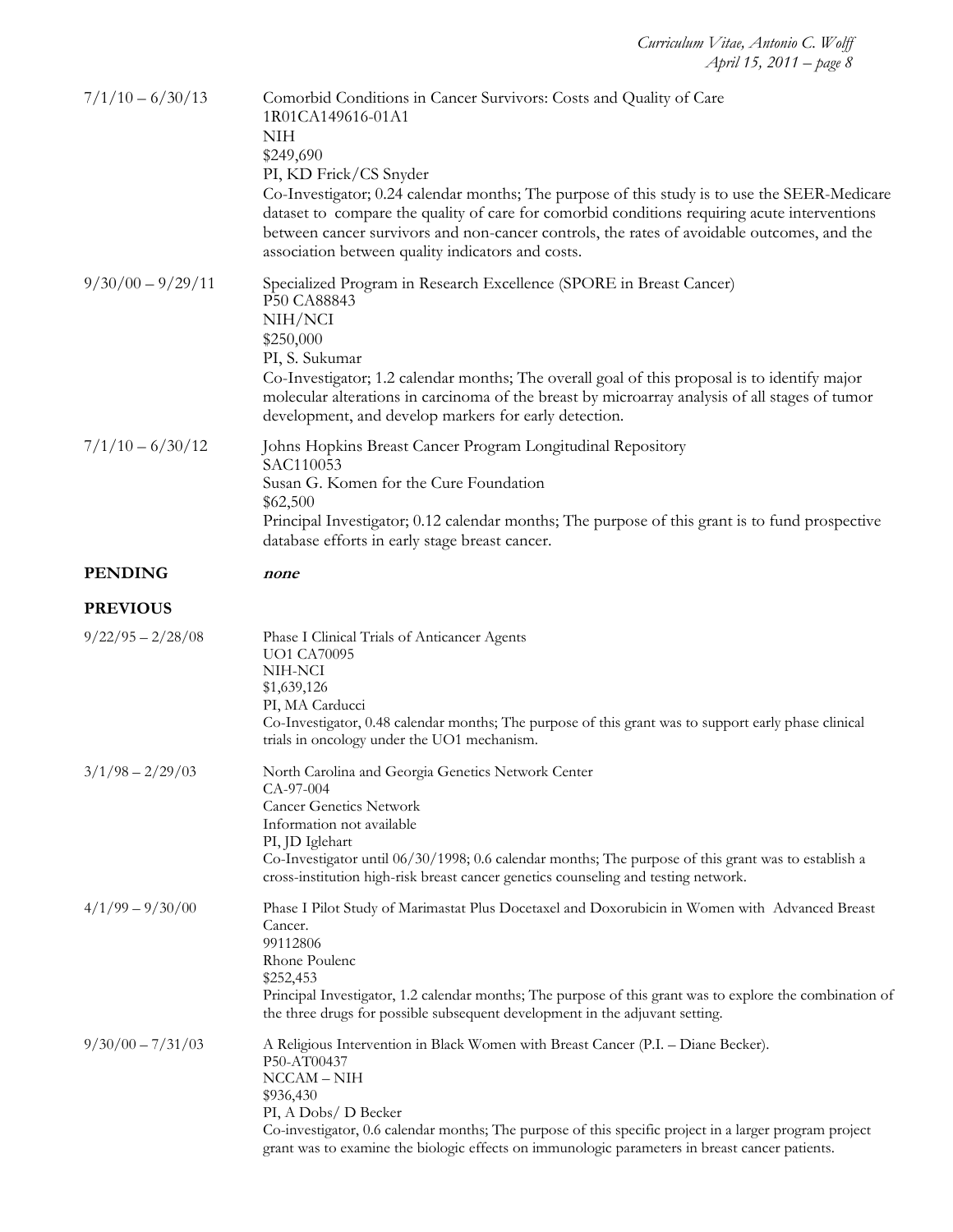| $4/13/01 - 3/31/02$ | A Multicenter Open-Label, Phase III Trial of rhuMAb VEGF in combination with Capecitabine<br>Chemotherapy<br>01051421<br>Genentech Inc.<br>\$161,844<br>Institutional Principal Investigator, 1.2 calendar months; The purpose of this trial was to conduct the<br>first randomized trial of bevacizumab as second-line therapy preferentially in patients with HER2-<br>negative metastatic breast cancer.                                                                                                                                                                                              |
|---------------------|----------------------------------------------------------------------------------------------------------------------------------------------------------------------------------------------------------------------------------------------------------------------------------------------------------------------------------------------------------------------------------------------------------------------------------------------------------------------------------------------------------------------------------------------------------------------------------------------------------|
| $1/1/02 - 6/30/03$  | A Phase II, Randomized, Placebo-Controlled Trial of BMS-275291 Given Daily for 12 Months to<br>Women with Stage 1c-IIIA Breast Cancer Receiving Adjuvant Chemotherapy and/or Hormonal<br>Therapy.<br>01051419<br>Bristol-Meyers Squibb<br>\$137,620<br>Institutional Principal Investigator; 2.4 calendar months; The purpose of this study was to test the safety<br>of the matrix metalloproteinase inhibitor BMS-275291 in the adjuvant setting prior to launching a<br>definitive randomized trial testing its efficacy.                                                                             |
| $5/1/03 - 4/30/05$  | Avon Breast Cancer Crusade Breast Cancer Research and Care Program Network<br>304-2259<br>Avon Breast Cancer Research<br>\$9,271,800<br>PI, NE Davidson<br>Co-Investigator; 1.2 calendar months; The purpose of this specific project in this grant was to fund a<br>research nurse and study coordinator to support clinical research activities in the Breast Cancer Program.                                                                                                                                                                                                                          |
| $5/15/03 - 4/30/05$ | Avon/NCI Partners for Progress Project - Phase I Study of Docetaxel/ST1571 in Breast Cancer<br>3 P30 CA06973-41S1<br>NIH - Regional Oncology Research Center<br>\$20,698,763<br>CCSG PI-MD Abeloff<br>Project PI; 2.4 calendar months; The purpose of this trial was to investigate pharmacokinetics and safety<br>parameters of combining a taxane drug with the small molecule tyrosine kinase inhibitor imatinib.                                                                                                                                                                                     |
| $7/1/03 - 6/30/07$  | Quantative 23Na MRI of Breast Cancer<br>PAR-01-101 Development of novel technologies for In Vivo Imaging R21/R33<br>R21 CA095907<br><b>NCI</b><br>\$195,303<br>PI, R Ouwerkerk<br>Co-Investigator, 0.36 calendar months; The purpose of this collaborative imaging grant with the<br>Department of Radiology at Johns Hopkins was to develop novel MRI imaging modalities using 23-<br>Sodium parameters in breast cancer.                                                                                                                                                                               |
| $8/1/03 - 7/31/08$  | JHU In Vivo Cellular and Molecular Imaging Center (JHU ICMIC)<br>1P50 CA 103175<br><b>NIH</b><br>\$6,341,041<br>PI, Z Bhujwalla<br>Co-Investigator, 0.12 calendar months; The vision of this grant was to combine state-of-the-art imaging<br>capabilities with powerful molecular biology techniques to define strategies with 'intent to cure' and to<br>create a center consisting of a multidisciplinary group of premier individuals with diverse skills focused<br>on translating molecular capabilities into imaging possibilities with the single purpose of understanding<br>and curing cancer. |
| $9/15/04 - 9/14/08$ | <b>Evaluating Patient Information Prescriptions</b><br>R01 LM008143<br>$NIH - RO1$<br>\$669,712<br>PI, N Roderer<br>Co-Investigator, 0.6 calendar months; The purpose of this grant was to evaluate whether provision of<br>prescribed information services (IRx) can improve patient satisfaction with information services.                                                                                                                                                                                                                                                                            |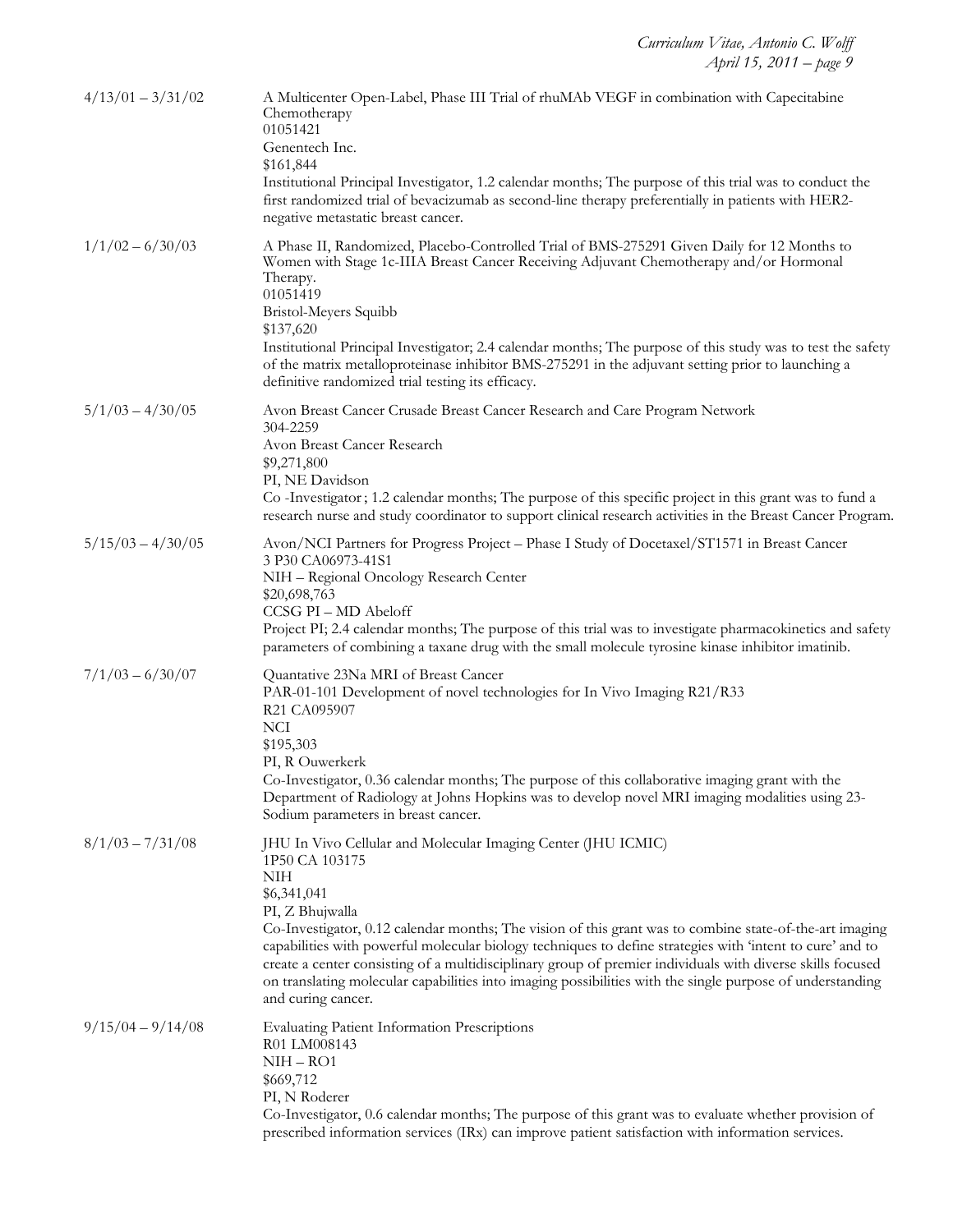| $10/1/04 - 9/30/05$ | A Phase II Study of SU011248 in Anthracycline- and Taxane-Resistant Metastatic Breast Cancer<br>A6181002<br>Pfizer<br>\$66,235<br>Institutional Principal Investigator, 0.6 calendar months; The purpose of this trial was to evaluate the<br>single agent activity of the small molecule tyrosine kinase inhibitor sunitinib in refractory metastatic<br>breast cancer.                                                                                                                                                                     |
|---------------------|----------------------------------------------------------------------------------------------------------------------------------------------------------------------------------------------------------------------------------------------------------------------------------------------------------------------------------------------------------------------------------------------------------------------------------------------------------------------------------------------------------------------------------------------|
| $2/1/05 - 1/31/06$  | A Phase III Randomized, Placebo controlled, Double Blind Study of Oral Letrozole ± CCI-779 as First-<br>Line Hormonal Therapy in Postmenopausal Women with Locally Advanced or Metastatic Breast Cancer<br><b>CCI-779</b><br>Wyeth<br>\$36,361<br>Institutional Principal Investigator, 1.2 calendar months; The purpose of this study was to conduct an<br>efficacy randomized phase III study that could provide data for an FDA new drug application. Dr.<br>Wolff is lead author of the manuscript soon to be submitted for publication. |
| $4/1/05 - 3/31/08$  | Phase II Study of Fixed-Dose Capecitabine in Metastatic Breast Cancer<br><b>XEL-429</b><br>Roche<br>\$286,237<br>Principal Investigator, 0.6 calendar months; The purpose of this study was to test the efficacy and<br>measure pharmacokinetic parameters of a capecitabine schedule using fixed starting doses in metastatic<br>breast cancer.                                                                                                                                                                                             |
| $5/1/05 - 4/30/07$  | Optimizing Oral Chemotherapy in Breast Cancer Using Fixed Dose Schedules: The Identification of<br>Predictive Markers of Response and Toxicity to Capecitabine<br>BCTR0504444<br>Susan G. Komen for the Cure Foundation<br>\$200,000<br>Principal Investigator, 1.2 calendar months; The purpose of this study was to test the efficacy and<br>measure pharmacokinetic parameters of a capecitabine schedule using fixed starting doses in metastatic<br>breast cancer.                                                                      |
| $7/1/05 - 6/30/07$  | Avon/NCI Partners for Progress Project - DNA Methylation in Serum as a Predictive Marker in<br>Metastatic Breast Cancer<br>P30 CA06973<br>NIH - Regional Oncology Research Center<br>\$20,698,763<br>PI: MD Abeloff<br>Project Principal Investigator, 2.4 calendar months; The purpose of this grant was to conduct a blood<br>collection trial in metastatic breast cancer to explore the role of an assay of DNA methylation in blood<br>as a predictor/prognostic marker.                                                                |

# **Research Program Building/Leadership**

| $04/2000 -$ ongoing | Breast Cancer Clinical Research Program<br>In April 2000, I established the first disease-specific clinical research infrastructure in the Division<br>of Medical Oncology of the Department of Oncology, and have since then identified and secured<br>continuous external infrastructure-directed funds to partially support these activities. Our research<br>staff of research coordinators, research nurses, and a program coordinator has since expanded.<br>Since Oct 2002, I have shared this leadership role with Dr. Vered Stearns and co-lead the day-to-<br>day operations and strategic decisions related to medical oncology clinical research activities in our<br>Program.                                    |
|---------------------|-------------------------------------------------------------------------------------------------------------------------------------------------------------------------------------------------------------------------------------------------------------------------------------------------------------------------------------------------------------------------------------------------------------------------------------------------------------------------------------------------------------------------------------------------------------------------------------------------------------------------------------------------------------------------------------------------------------------------------|
| $05/2006$ – ongoing | Executive Officer, Translational Breast Cancer Research Consortium (www.tbcrc.org)                                                                                                                                                                                                                                                                                                                                                                                                                                                                                                                                                                                                                                            |
| $09/2006$ – ongoing | Co-chair, Cancer Outcomes & Health Services Interest Group<br>In 2006, I co-established the CO&HSR Interest Group with Dr. Claire Snyder to bring together<br>faculty members and trainees across our Schools of Medicine, Public Health, and Nursing who<br>share common interests on the topic and foster collaborative opportunities including grant<br>applications. This group meets monthly (8x per year). Since April 2008, we have also organized<br>four annual two-day Visiting Professorships for didactic/research sessions in the Division of<br>General Internal Medicine and Grand Rounds in the Department of Oncology (including a joint<br>Departments of Medicine and Oncology Grand Rounds in April 2010) |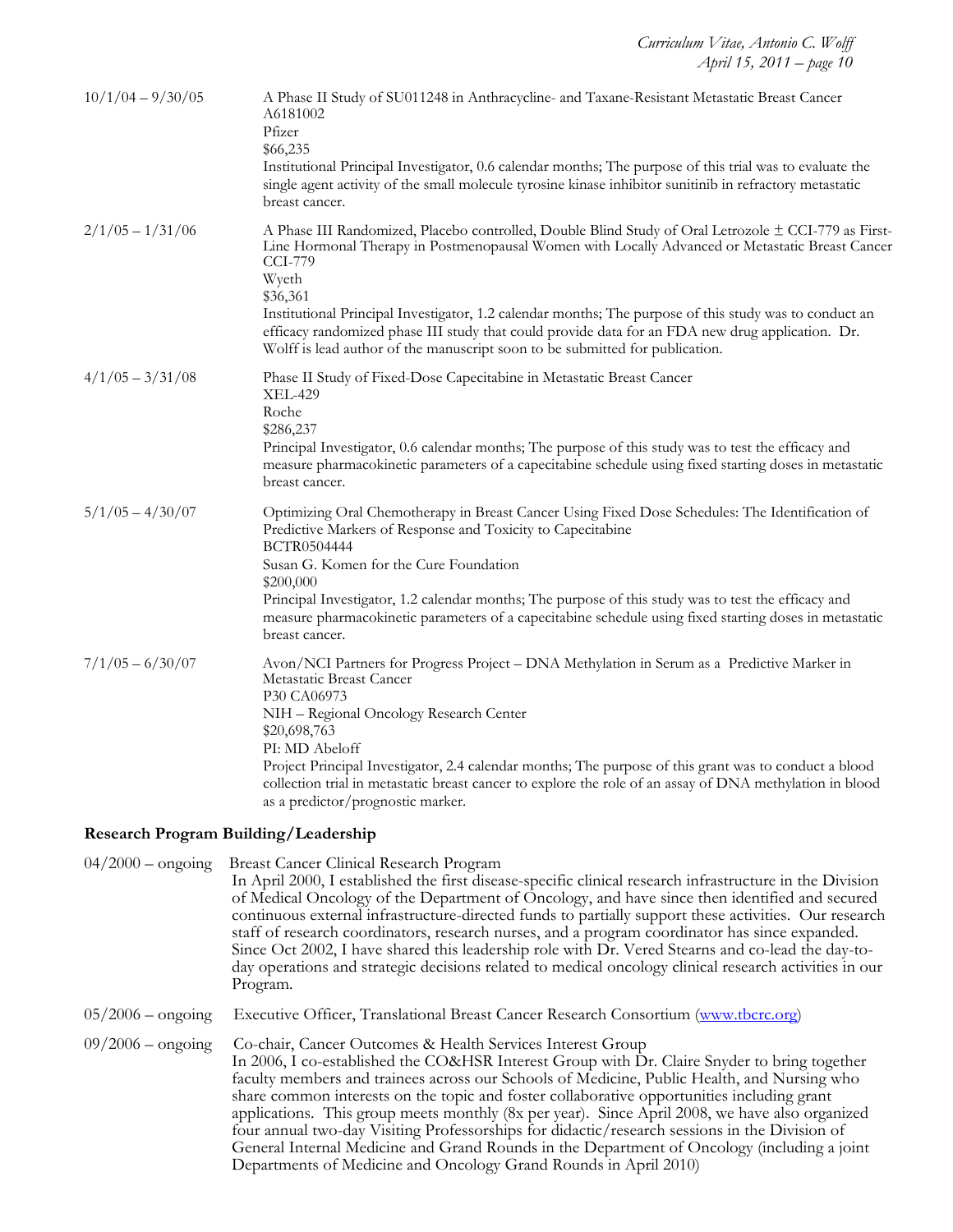- 01/2008 ongoing Institutional Principal Investigator at Johns Hopkins, TBCRC
- 02/2009 ongoing TBCRC Grant Principal Investigator and Member of the Executive & Steering Committee Site Principal Investigator at Johns Hopkins (since 2008)

The TBCRC is a clinical research consortium that involves all Breast Cancer SPOREs (including Johns Hopkins) and a few other prominent academic breast cancer research programs in the US as a collaborative group of patient advocates, clinical trialists, physician-scientists, and basic scientists dedicated to innovative, high impact, biologically-driven translational and clinical research. Since 2006, I have been responsible for the establishment of the administrative and coordinating center infrastructure of the Consortium at Johns Hopkins. In 2008, I became institutional PI and am the Consortium principal investigator for our main supporting grants from the Avon Foundation, Breast Cancer Research Foundation, and Susan G. Komen for the Cure. As a member of the scientific and administrative leadership of the Consortium, I share responsibility for strategic decisions regarding its overall funding and for the development and implementation of its academic and research mission.

#### **EDUCATIONAL ACTIVITIES Educational Publications**

**Peer-reviewed publications** (e.g. consensus statements, expert opinions)

- 1. Carlson RW, Anderson BO, Bensinger W, Cox CE, Davidson NE, Edge SB, Farrar WB, Goldstein LJ, Gradishar WJ, Lichter AS, McCormick B, Nabell LM, Reed EC, Silver SM, Smith ML, Somlo G, Theriault R, Ward JH, Winer EP, **Wolff A**; on behalf of National Comprehensive Cancer Network. NCCN Practice Guidelines for Breast Cancer. Oncology (Williston Park). 2000;14:33-49. (PMID 11195418)
- 2. **Wolff AC**, Davidson NE. Primary systemic therapy in operable breast cancer. J Clin Oncol. 2000;18:1558-69. (PMID 10735905)
- 3. Carlson RW, Anderson BO, Burstein HJ, Cox CE, Edge SB, Farrar WB, Goldstein LJ, Gradishar WJ, Hayes DF, Hudis C, Jahanzeb M, Ljung BM, Marks LB, McCormick B, Nabell LM, Pierce LJ, Reed EC, Silver SM, Smith ML, Somlo G, Theriault RL, Ward JH, Winer EP, **Wolff AC** on behalf of the National Comprehensive Cancer Network. Breast Cancer. J Natl Compr Canc Netw. 2005;3:238-89. (PMID 16002000)
- 4. Carlson RW, Brown E, Burstein HJ, Gradishar WJ, Hudis CA, Loprinzi C, Mamounas EP, Perez EA, Pritchard K, Ravdin P, Recht A, Somlo G, Theriault RL, Winer EP, **Wolff AC** on behalf of the National Comprehensive Cancer Network. NCCN Task Force Report: Adjuvant Therapy for Breast Cancer. J Natl Compr Canc Netw. 2006; 4 Suppl 1:S1-26. (PMID 16507275)
- 5. Carlson RW, Moench SJ, Hammond ME, Perez EA, Burstein HJ, Allred DC, Vogel CL, Goldstein LJ, Somlo G, Gradishar WJ, Hudis CA, Jahanzeb M, Stark A, Wolff AC, Press MF, Winer EP, Paik S, Ljung BM; NCCN HER2 Testing in Breast Cancer Task Force. HER2 testing in breast cancer: NCCN Task Force report and recommendations. Carlson RW, Moench SJ, Hammond ME, Perez EA, Burstein HJ, Allred DC, Vogel CL, Goldstein LJ, Somlo G, Gradishar WJ, Hudis CA, Jahanzeb M, Stark A, **Wolff AC**, Press MF, Winer EP, Paik S, Ljung BM; NCCN HER2 Testing in Breast Cancer Task Force. J Natl Compr Canc Netw. 2006;4 Suppl 3:S1-22; quiz S23-4. (PMID 16813731)
- 6. Carlson RW, Anderson BO, Burstein HJ, Carter WB, Edge SB, Farrar WB, Goldstein LJ, Gradishar WJ, Hayes DF, Hudis CA, Jahanzeb M, Ljung BM, Kiel K, Marks LB, McCormick B, Nabell LM, Pierce LJ, Reed EC, Silver SM, Smith ML, Somlo G, Theriault RL, Ward JH, Winer EP, **Wolff AC.** Invasive Breast Cancer. J Natl Compr Canc Netw. 2007;5:246-312.(PMID 17439758)
- 7. Carlson RW, Allred DC, Anderson BO, Burstein HJ, Carter WB, Edge SB, Erban JK, Farrar WB, Goldstein LJ, Gradishar WJ, Hayes DF, Hudis CA, Jahanzeb M, Kiel K, Ljung BM, Marcom PK, Mayer IA, McCormick B, Nabell LM, Pierce LJ, Reed EC, Smith ML, Somlo G, Theriault RL, Topham NS, Ward JH, Winer EP, **Wolff AC.** on behalf of the NCCN Breast Cancer Clinical Practice Guidelines Panel. Breast cancer. Clinical practice guidelines in oncology. J Natl Compr Canc Netw. 2009;7:122-92. (PMID 19200416)
- 8. Allred DC, Carlson RW, Berry DA, Burstein HJ, Edge SB, Goldstein LJ, Gown A, Hammond ME, Inglehart JD, Moench S, Pierce LJ, Ravdin P, Schnitt SJ, **Wolff AC**. NCCN Task Force Report: Estrogen Receptor and Progesterone Receptor Testing in Breast Cancer by Immunohistochemistry. J Natl Compr Canc Netw. 2009;7(Supp 6):S1-21. (PMID 19755043)
- 9. Carlson RW, Allred DC, Anderson BO, Burstein HJ, Carter WB, Edge SB, Erban JK, Farrar WB, Forero A, Giordano SH, Goldstein LJ, Gradishar WJ, Hayes DF, Hudis CA, Ljung BM, Marcom PK, Mayer LA, McCormick B, Pierce LJ, Reed EC, Smith ML, Somlo G, Topham NS, Ward JH, Winer EP, **Wolff AC**. Breast cancer: noninvasive and special situations. J Natl Compr Canc Netw. 2010;8:1182-1207. (PMID 20971842)
- 10. Hammond MEH, Hayes DF, **Wolff AC**, Mangu PB, Temin S. Current Clinical Issues Guideline Summaries. American Society of Clinical Oncology/College of American Pathologists Guideline Recommendations for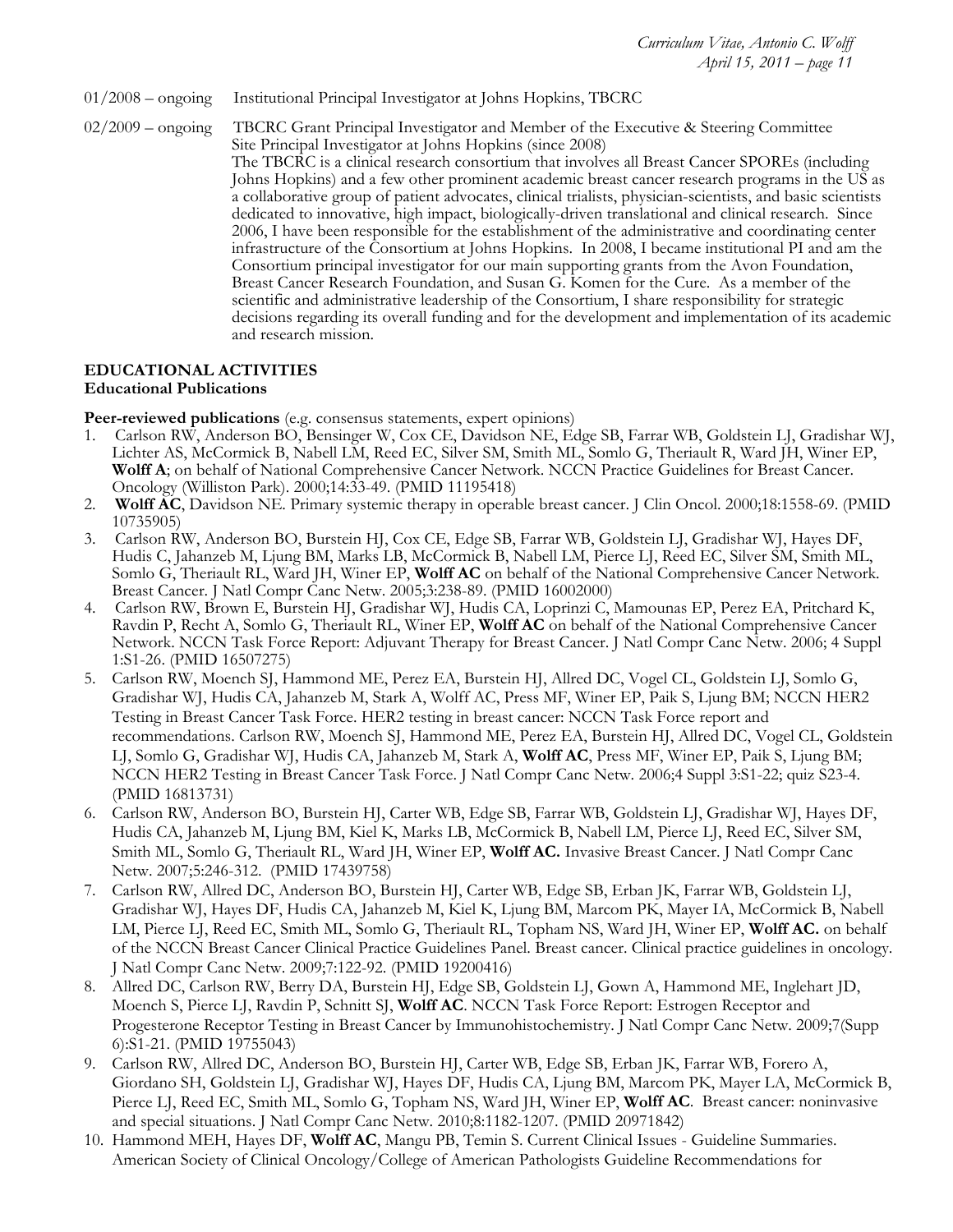Immunohistochemical Testing of Estrogen and Progesterone Receptors in Breast Cancer. JOP. 2010;6:195-197 (PMID 21037871)

11. Carlson RW, Allred DC, Anderson BO, Burstein HJ, Carter WB, Edge SB, Erban JK, Farrar WB, Forero A, Giordano SH, Goldstein LJ, Gradishar WJ, Hayes DF, Hudis CA, Ljung BM, Mankoff DA, Marcom PK, Mayer IA, McCormick B, Pierce LJ, Reed EC, Sachdev J, Smith ML, Somlo G, Ward JH, **Wolff AC**, Zellars R. Invasive Breast Cancer. J Natl Compr Canc Netw. 2011; 9:136-222. (PMID 21310842)

#### **Invited review articles**

- 1. **Wolff AC**. Systemic therapy. Curr Opin Oncol. 1999; 11:468-74. (PMID 10550010)
- 2. **Wolff AC**, Abeloff MD. Adjuvant systemic management of early stage carcinoma of the breast. Surg Oncol. 1999 Aug;8(2):93-101. (PMID 10732961)
- 3. **Wolff AC.** Systemic Therapy. Curr Opin Oncol. 2000; 12:532-40. (PMID 11085452)
- 4. **Wolff AC**, Davidson NE. New data on adjuvant therapy for breast cancer. Curr Oncol Rep. 1999;1:31-7 (PMID 11122795)
- 5. **Wolff AC**. New strategies for managing metastatic breast cancer. Oncology 2000;14: 629-41
- 6. **Wolff AC**, Davidson NE. Early Operable Breast Cancer. Curr Treat Options Oncol. 2000;1:210-20 (PMID 12057163)
- 7. **Wolff AC**. Systemic Therapy. Curr Opin Oncol. 2001;13:436-49. Erratum in: Curr Opin Oncol 2002;14:257. (PMID 11673683)
- 8. **Wolff AC**, Davidson NE. Preoperative therapy in breast cancer: lessons from the treatment of locally advanced disease. The Oncologist. 2002;7(3):239-45. (PMID 12065797)
- 9. Sparano JA, Brown DL, **Wolff AC**. Predicting cancer therapy-induced cardiotoxicity: the role of troponins and other markers. Drug Saf. 2002;25:301-11 (PMID 12020170)
- 10. **Wolff AC**. Systemic Therapy. Curr Opin Oncol. 2002 Nov;14(6):600-8 (PMID 12409649)
- 11. **Wolff AC**. Liposomal anthracyclines and new treatment approaches for breast cancer. Oncologist. 2003;8 Suppl 2:25- 30. (PMID 13679593)
- 12. Zellars R, **Wolff AC**. Local failure and prognostic factors in ductal carcinoma in situ: concentration on recent publications. Curr Opin Obstet Gynecol. 2003;15:9-12 (PMID 12544496)
- 13. **Wolff AC**. Liposomal anthracyclines and new treatment approaches for breast cancer. Oncologist. 2003;8(Suppl 2): 25-30
- 14. Carraway H, **Wolff AC**. Anastrozole is safer and may be more effective than tamoxifen in postmenopausal women with early-stage breast cancer. Cancer Treat Rev. 2004;30:303-7. (PMID 15059653)
- 15. **Wolff AC**. Current status of taxanes as adjuvant therapy for early-stage breast cancer. Int J Fertil Womens Med. 2005;50:227-9. (PMID 16468473)
- 16. **Wolff AC**, Davidson NE. Twenty Years of Systemic Therapy in Breast Cancer. Oncology. 2006;20,33-40
- 17. Cianfrocca M, **Wolff AC**. Optimizing endocrine therapy for premenopausal and postmenopausal women with breast cancer. Oncology (Williston Park). 2007;21:63-9. (PMID 17313157)
- 18. Tan SH, **Wolff AC**. Luteinizing hormone-releasing hormone agonists in premenopausal hormone receptor-positive breast cancer. Clin Breast Cancer. 2007 Feb;7(6):455-64. (PMID 17386122)
- 19. Briest S, **Wolff AC**. Insights on adjuvant endocrine therapy for premenopausal and postmenopausal breast cancer. Expert Rev Anticancer Ther. 2007;7:1243-53. (PMID 17892424)
- 20. **Wolff AC**. Triple-Negative Invasive Breast Cancer: Adjuvant Treatment Choices After Lumpectomy. Medscape CME 2007 (cme.medscape.com/viewarticle/564815)
- 21. Briest S, **Wolff AC**. What's New in HER2-Targeted Therapy for Breast Cancer? Medscape CME 2008 (cme.medscape.com/viewarticle/569533)
- 22. Tan SH, **Wolff AC**. The role of ovarian ablation in the adjuvant therapy of breast cancer. Curr Oncol Rep. 2008;10:27-37. (PMID 18366958)
- 23. Bao T, **Wolff AC**. First-line Treatment of Triple-Negative and Basal-Like Breast Cancers. Medscape CME 2008 (cme.medscape.com/viewarticle/579062)
- 24. Bao T, **Wolff AC**. Continuing Trastuzumab After Primary Therapy for Locally Advanced Breast Cancer. Medscape CME 2008 (cme.medscape.com/viewarticle/583991)
- 25. Bao T, Wolff AC. The Role of Preoperative Systemic Therapy in Breast Cancer. Medscape CME 2008 (cme.medscape.com/viewarticle/585420)
- 26. Higgins MJ, **Wolff AC**. Therapeutic options in the management of metastatic breast cancer. Oncology (Williston Park). 2008;22:614-23 (PMID 18561551)
- 27. Higgins MJ, **Wolff AC**. New Concepts and Therapeutic Approaches for Early-Stage Breast Cancer. Medscape CME 2008 (cme.medscape.com/viewarticle/581968)
- 28. Bao T, **Wolff AC**. Trastuzumab Dose and Schedule in the Metastatic Setting. Medscape CME 2009 (cme.medscape.com/viewarticle/587191)
- 29. Higgins MJ, **Wolff AC**. Adjuvant Trastuzumab When HER2 Test Results Are Equivocal. Medscape CME 2009 (cme.medscape.com/viewarticle/714381)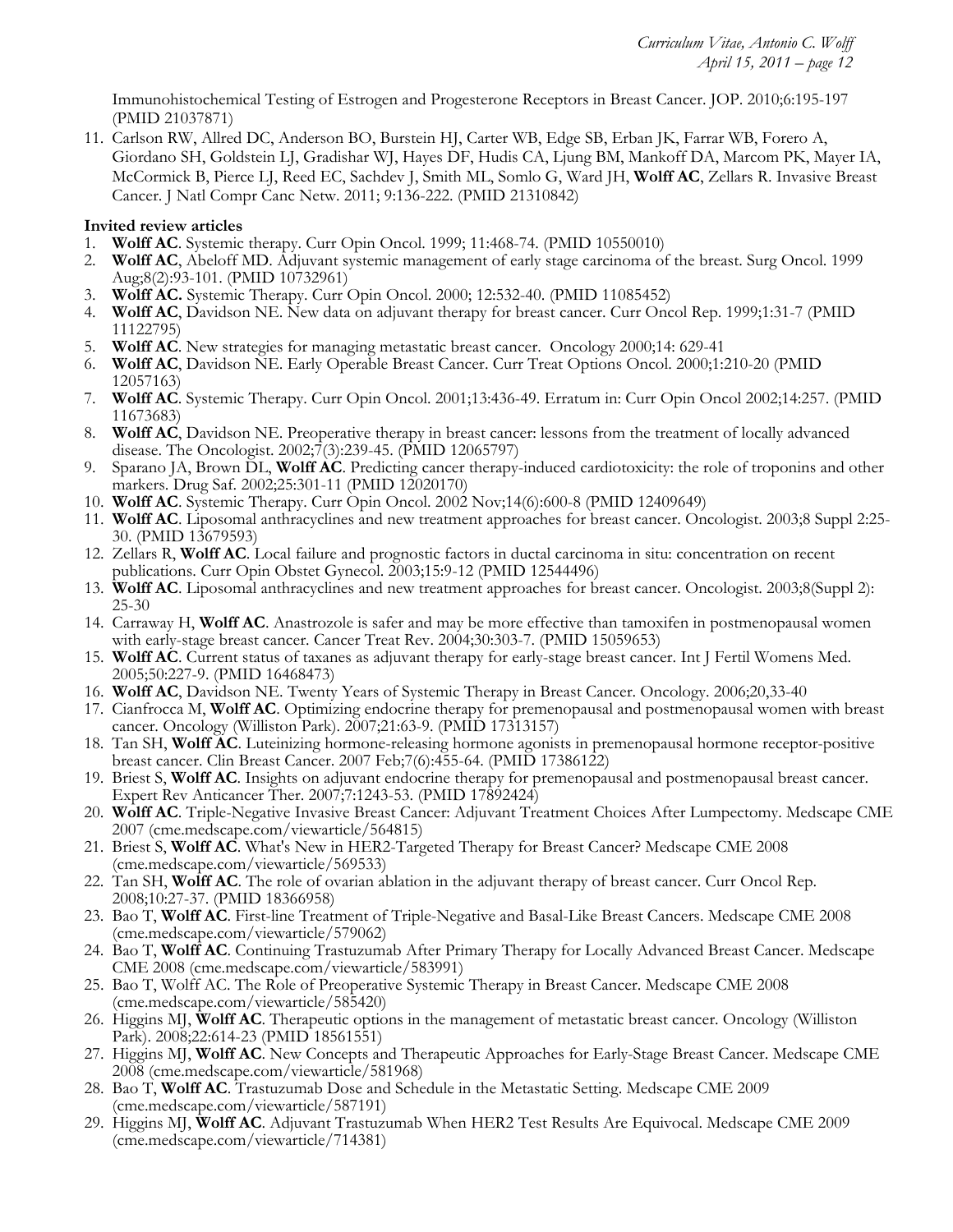- 30. Connolly RM, **Wolff AC**. Pregnancy and fertility with breast cancer: what are the options? Oncology (Williston Park). 2009;23:478-81. (PMID 19544687)
- 31. Connolly RM, **Wolff AC**. Becoming Pregnant after a Diagnosis of Breast Cancer. Medscape CME 2009 (cme.medscape.com/viewarticle/707303)
- 32. Connolly RM, **Wolff AC**. Treating Breast Cancer During Pregnancy. Medscape CME 2009 (cme.medscape.com/viewarticle/704511)
- 33. Connolly RM, **Wolff AC**. Adjuvant Endocrine Therapy: Are Treatment-Related Symptoms "Good News?" Medscape CME 2010 (http://cme.medscape.com/viewarticle/730865)
- 34. Connolly RM, **Wolff AC**. International disparity in breast cancer outcomes: the time to close the gap is now. Oncology (Williston Park). 2010; 24:1236-7. (PMID 21192566)
- 35. **Wolff AC**. Active Cancer Treatment during Pregnancy—Two perspectives on timing and drug choice. ASCO Connetion 2011.

http://connection.asco.org/ASCOConnectionMagazine/tabid/73/aff/19/aft/510/afv/topic/Default.aspx#510

# **Editorials**

- 1. Sparano JA, **Wolff AC**, Brown D. Troponins for predicting cardiotoxicity from cancer therapy. Lancet. 2000;356:1947-8. (PMID 11130520)
- 2. **Wolff AC**, Abeloff MD. Adjuvant chemotherapy for postmenopausal lymph node-negative breast cancer: it ain't necessarily so. J Natl Cancer Inst. 2002;94:1041-3. (PMID 12122089)
- 3. **Wolff AC**, Desch CE. Clinical Practice Guidelines in Oncology: Translating Evidence into Practice (and Back). JOP. 2005;1:160-161 (PMID 20871699)
- 4. **Wolff AC**, Davidson NE. Still waiting after 110 years: the optimal use of ovarian ablation as adjuvant therapy for breast cancer. J Clin Oncol. 2006;24:4949-51. (PMID 17075110)
- 5. Higgins MJ, **Wolff AC**. The androgen receptor in breast cancer: learning from the past. Breast Cancer Res Treat. 2010 Mar 31. [Epub ahead of print] (PMID 20354779)
- 6. **Wolff AC**, Dowsett M. The estrogen receptor: the never ending story. J Clin Oncol 2011 (*in press*)

# **Letters, correspondence**

- 1. **Wolff AC**, Hammond, MEH, Schwartz JN, Hayes DF. Reply to A. Raji and to K. Vang Nielsen et al J Clin Oncol 2007; 25:4021-3 (http://jco.ascopubs.org/content/25/25/4021.full?sid=5e576a35-eb38-40ee-86d2-213f284af819)
- 2. Hammond EH, **Wolff AC**, Hayes DF, Schwartz JN. Reply to G. Sauter et al. J Clin Oncol. 2009;27:e153-4; author reply e155-7 (PMID 19738107)
- 3. Hammond MEH, Hayes DF, **Wolff AC**. Breast Cancer Tests. Letter to the Editor, New York Times, April 29, 2010 (www.nytimes.com/2010/04/29/opinion/lweb29cancer.html?scp=3&sq=wolff&st=cse) in response to A1 page article "Cancer Fight: Unclear Tests for New Drug"

(http://www.nytimes.com/2010/04/20/health/research/20cancer.html?scp=1&sq=cancer%20fight:%20unclear%20 tests%20for%20new%20drug&st=cse) published April 19, 2010).

## **Book Chapters, Monographs**

- 1. **Wolff AC**, Davidson NE. Use of SERMs for the adjuvant therapy of early-stage breast cancer. Ann N Y Acad Sci. 2001;949:80-8. (PMID 11795384)
- 2. **Wolff AC**, Paik S, Press MF. HER2 as a predictive marker: Why bother testing? J Clin Oncol. 2008 (ASCO Annual Meeting Educational Book)
- 3. **Wolff AC**, Wood WC. Local and Regional Recurrence of Breast Carcinoma. In Prognosis and Outcome Expectancy of Surgical Diseases (McKellar DP, Reiling RB, eds) Quality Medical Publishing, St. Louis, 1997
- 4. **Wolff AC**, Lange JR, Davidson, NE Occult Primary Cancer with Axillary Nodal Metastases. In Advanced Therapy of Breast Disease (Singletary SE, Robb G, eds), BC Decker Publishers, Inc, St. Louis. 2000:191-5.
- 5. **Wolff AC**, Stearns V, Davidson NE. Adjuvant Systemic Therapy of Breast Cancer. In The Breast, 3rd edition (Bland, Copeland, eds.), Elsevier Science, 2004
- 6. Abeloff MD, **Wolff AC**, Weber B, McCormick B, Wood WC. Cancer of the Breast. In Clinical Oncology, 3rd edition (Abeloff, Armitage, Niederhuber, Kastan, and McKenna, eds), Churchill Livingstone, 2004
- 7. Abeloff MD, **Wolff AC**, Zaks T, Weber B, Sacchini, V, McCormick B. Cancer of the Breast. In Abeloff's Clinical Oncology, 4th edition (Abeloff, Armitage, Niederhuber, Kastan, McKenna, eds), Elsevier, 2008
- 8. Tan SH, **Wolff AC**. Treatment of Metastatic Breast Cancer: Chemotherapy. In Diseases of the Breast, 4<sup>th</sup> edition (Harris, Lippman, Morrow, Osborne, eds), Lippincott Williams & Wilkins, 2009

## **Other media (films, videos, CD-ROMs, slide sets, etc)**

- 1. **Wolff AC**: Breast Cancer. http://pier.acponline.org/physicians/diseases/d192/d192.html. *In: PIER [online database].* Philadelphia, American College of Physicians-American Society of Internal Medicine, 2002.
- 2. **Wolff AC**. Current Issues in Metastatic Breast Cancer: An Expert Interview. Medscape CME 2005 (cme.medscape.com/viewarticle/519889)
- 3. Winer EP, **Wolff AC**, Newman LA, Buchholz, T, Finestone S. ASCO 2007: Multidisciplinary Breast Cancer Management. Medscape 2007: Multidisciplinary Breast Cancer Management (cme.medscape.com/viewarticle/558918)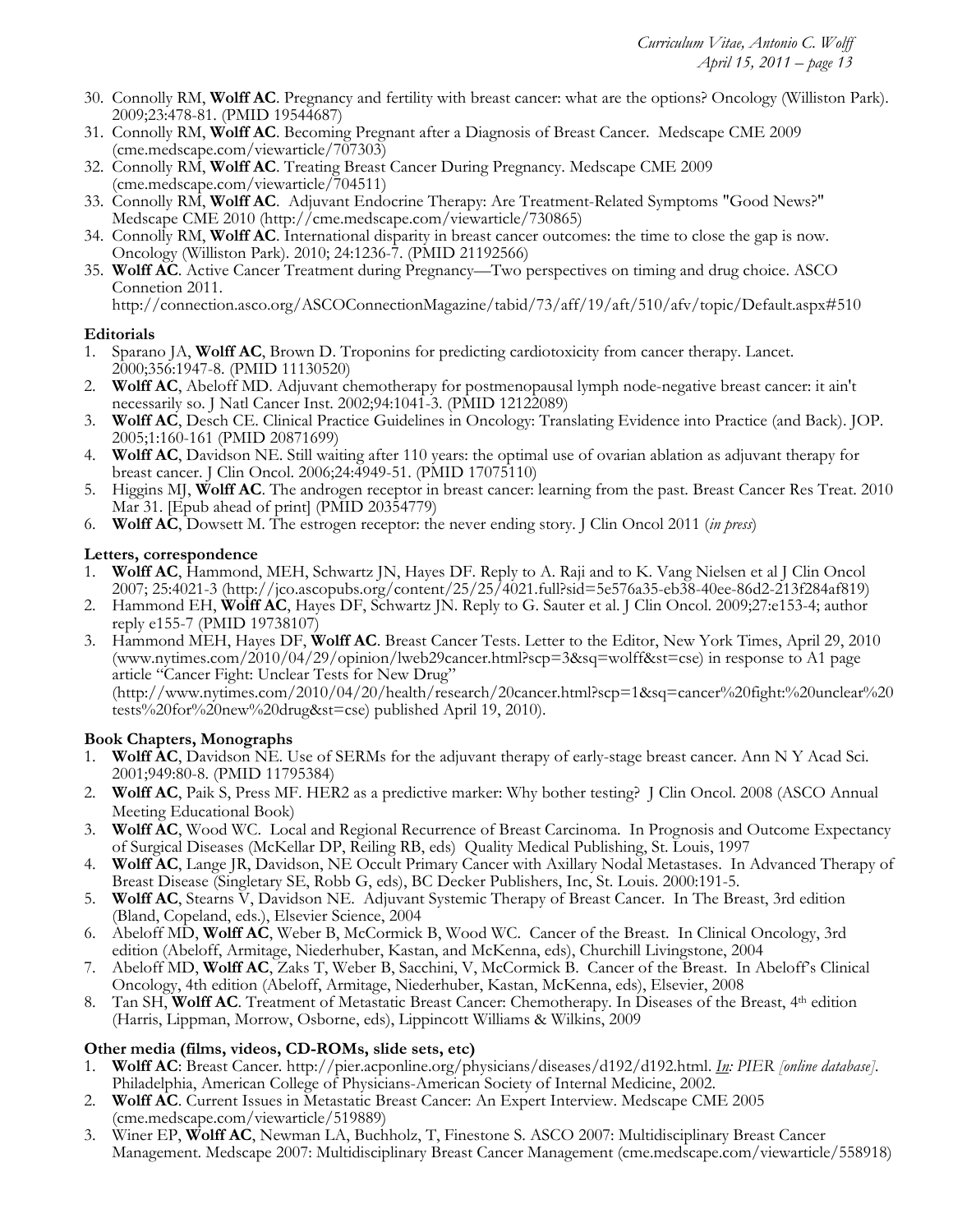- 4. **Wolff AC**, Ligibel, JA, Schott A. When Breast Cancer Treatment Ends: Helping Survivors Stay Healthy. Medscape CME 2008 (cme.medscape.com/viewarticle/585020)
- 5. Winer EP, Buchholz TA, Finestone SA, Newman LA, **Wolff AC**. Breast Cancer in Older Women (slides with Transcript). Medscape CME 2008 (cme.medscape.com/viewarticle/577229)
- 6. Jacobson JO, **Wolff AC**. Evidence-Based Medicine: Do Clinical Practice Guidelines Contribute to Better Patient Care? -- An Expert Interview. Medscape CME 2009 (cme.medscape.com/viewarticle/589088)
- 7. Perou CM, **Wolff AC**. Developing Tools to Identify and Personalize Treatment of Breast Cancer: An Expert Interview. Medscape CME 2010 (cme.medscape.com/viewarticle/714996)
- 8. **Wolff AC**. Specialist Answers Questions About Breast Cancer (translated, Veja Magazine 2010, a top circulation Brazilian weekly news magazine) (veja.abril.com.br/noticia/saude/cancer-de-mama-especialista-responde-as-duvidasdos-leitores and veja.abril.com.br/noticia/saude/pergunte-aos-especialistas)
- 9. **Wolff AC**, Bantug E, Shockney L, and Peairs, K. Survivorship Videos, Breast Cancer Video Gallery, Johns Hopkins Breast Cancer Program, a project funded by Susan G. Komen for the Cure Maryland (http://www.hopkinsmedicine.org/avon\_foundation\_breast\_center/patient\_information/videos/index.html#surviv orship).
- 10. **Wolff AC.** Interview by Mônica Manir, editor for Caderno Alias ("Week in Review") at the time of the death of Vice-President José Alencar (translated, O Estado de São Paulo, the largest Brazilian newspaper, April 3 2011) (http://www.estadao.com.br/noticias/suplementos,a-mais-dura-campanha,700817,0.htm)
- 11. Bantug ET, **Wolff AC**. Johns Hopkins Breast Cancer Survivorship Website. Dr. Wolff has secured external funding and provided scientific/editorial oversight to Elissa Bantug, BS, MHS (Survivorship Coordinator) for the creation of this website, videos, blogs, a provider intranet, and related materials (http://www.hopkinsmedicine.org/avon\_foundation\_breast\_center/treatments\_services/survivor\_care/index.html)

(http://cancer-matters.blogs.hopkinsmedicine.org/author/ebantug1/)

## **Teaching**

#### **Classroom instruction**

| $1995 - 1998$           | 2 <sup>nd</sup> year Medical Students Clinical Methods Course, Emory University |
|-------------------------|---------------------------------------------------------------------------------|
| 1998 – 1999             | 2 <sup>nd</sup> year Medical Student Pathophysiology Course, JHUSOM             |
| $1998 - \text{ongoing}$ | Lecturer, Annual Fellowship Orientation Program, Dept of Oncology, JHUSOM       |

#### **Clinical instruction**

| $1998 - \text{ongoing}$ | Inpatient Consult and Solid Tumor Services, 4-6 weeks/year, Johns Hopkins                                                                |
|-------------------------|------------------------------------------------------------------------------------------------------------------------------------------|
| $1998 - \text{ongoing}$ | Faculty Outpatient Continuity Clinic (various residents and fellows throughout the year, 2                                               |
|                         | days/week, East Baltimore and Green Spring Station clinics, Johns Hopkins                                                                |
| $2004 - \text{ongoing}$ | Monthly Fellow Outpatient New Patient Breast Cancer Clinic (1 <sup>st</sup> year fellows, supervisory<br>role every $2nd$ or $3rd$ month |

#### **Workshop/Seminars**

| 11/04                        | Panelist, Workshop on Translational Research in Cancer, Tumor Response (Cancer Imaging Program,<br>NCI, Bethesda, MD)                                                                                                                                                                                                                                                                                                                          |
|------------------------------|------------------------------------------------------------------------------------------------------------------------------------------------------------------------------------------------------------------------------------------------------------------------------------------------------------------------------------------------------------------------------------------------------------------------------------------------|
| 3/07                         | Speaker and Member of Organizing Committee. State of the Science Conference on Preoperative<br>Therapy in Invasive Breast Cancer (Cancer Therapy and Evaluation Program, Division of Cancer<br>Diagnosis and Treatment, NCI, Bethesda, MD).                                                                                                                                                                                                    |
| 10/07                        | Speaker, NCI/FDA/Industry Workshop on Development of Markers for Clinical Decision-Making<br>(Bethesda, MD)                                                                                                                                                                                                                                                                                                                                    |
| 5/11                         | Invited Speaker, Concordance/discordance issues from HER2 testing: Clinical experience. Breast<br>Cancer Steering Committee, Clinical Trials Planning Meeting, Next Generation Phase III Studies for<br>HER2-Positive Breast Cancer, NCI/CTEP, Rockville, MD (upcoming)                                                                                                                                                                        |
| Mentoring<br><b>Advisees</b> |                                                                                                                                                                                                                                                                                                                                                                                                                                                |
| 2000 - 2001                  | Smitha Krishnamurthi, MD, post-doctoral fellow, currently Assistant Professor of Medicine, Case<br>Western Reserve University. Served as mentor for a specific clinical research project "A<br>pharmacokinetic (PK) and pharmacodynamic study of doxorubicin and docetaxel combinations plus<br>marimastat $(AT/M)$ in metastatic breast cancer", presented at the ASCO 2001 meeting.                                                          |
| $2002 - 2003$                | Wells Messersmith, MD, post-doctoral fellow, currently Associate Professor of Medical Oncology and<br>Director of Gastrointestinal Medical Oncology, University of Colorado. Served as mentor for clinical<br>research project "Phase I study of continuous weekly dosing of dimethyl benzoylphenylurea (BPU) in<br>patients with solid tumors" (ASCO 2003 Travel Award and SKCCC Fellows Research Day 2003 Best<br>Clinical Research Project) |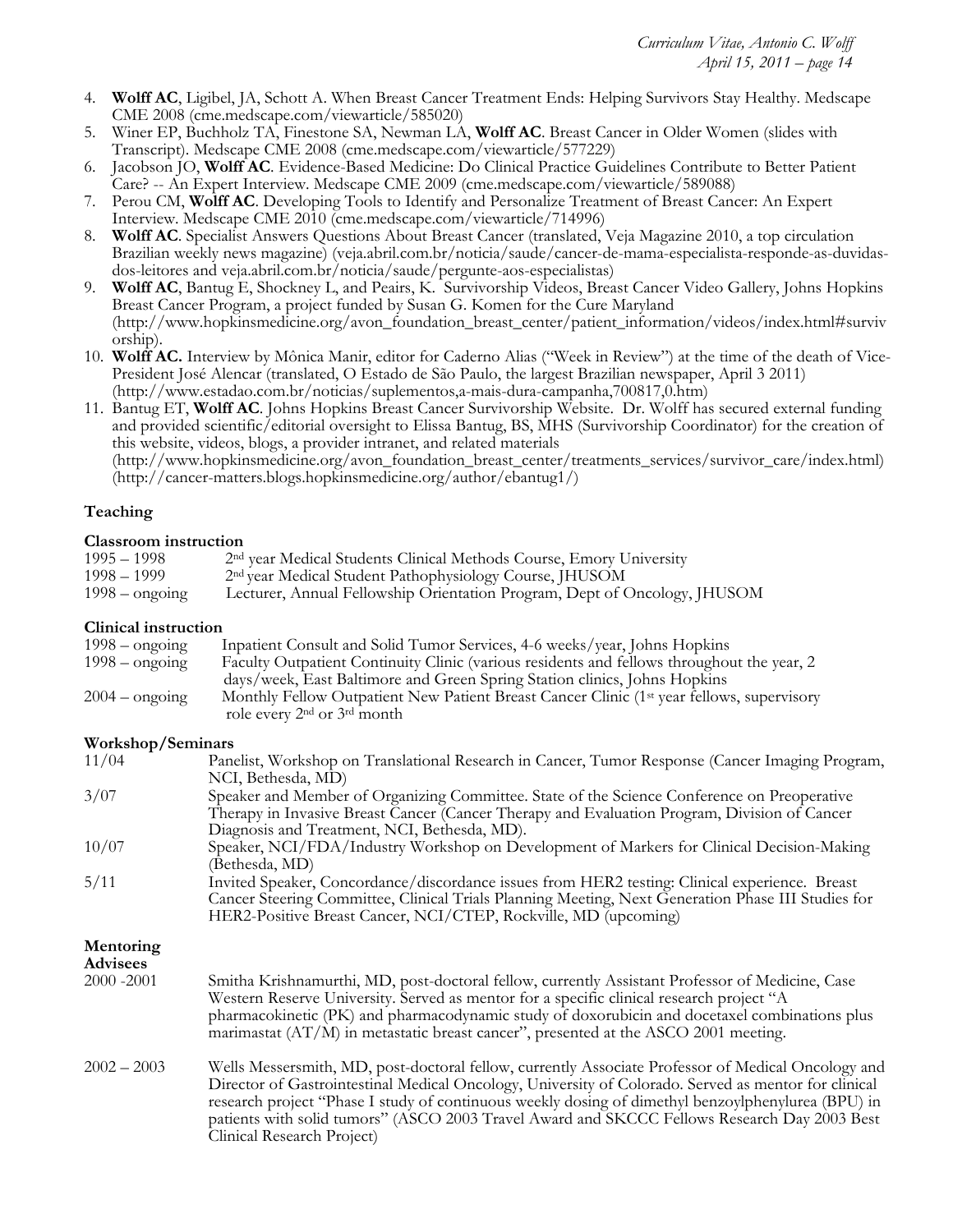| $2008 -$ ongoing               | Ana Maria Gonzalez-Angulo, MD, Associate Professor of Oncology, MDACC, Houston. Currently<br>serve in her Mentoring Committee for a 2009 Komen for the Cure Catalyst Award on Disparities<br>project "Chemotherapy Resistance in Hispanic and African American Patients"                                                                                                               |
|--------------------------------|----------------------------------------------------------------------------------------------------------------------------------------------------------------------------------------------------------------------------------------------------------------------------------------------------------------------------------------------------------------------------------------|
| $2008 -$ ongoing               | Ron Bose, MD, PhD, Assistant Professor of Medicine, Washington University School of Medicine, St.<br>Louis. Currently serve in his Mentoring Committee for a 2009 awarded Komen for the Cure Catalyst<br>Award on project "Proteomic Identification and Reversal of Mechanisms of Herceptin Resistance in<br>Her2/neu Positive Breast Cancer"                                          |
| $2009 - 2010$                  | Michaela Higgins, MB.BCh, post-doctoral fellow, currently Attending Physician, Massachussetts<br>General Hospital. Served as a co-mentor for a specific clinical research project on detecting PK3CA<br>mutations in patients with metastatic breast cancer. ASCO 2011 Annual Meeting Poster Discussion<br>Session.                                                                    |
| $2009 -$ ongoing               | Aditya Bardia, MD, MPH, post-doctoral fellow. Serve as a mentor for a specific clinical research<br>project "Circulating Tumor Cells (CTCs) and CA27.29 as Predictors of Outcome in Metastatic Breast<br>Cancer (MBC) Patients in the Prospective TBCRC 005 Biomarker Study." ASCO 2010 Annual Meeting<br>Clinical Science Symposium oral presentation, Travel Award, and Merit Award. |
| $2010 -$ ongoing               | Rosin M. Connolly, MB.BCh, post-doctoral fellow. Serve as mentor for a specific clinical research<br>project "Docetaxel Pharmacokinetics is Not Altered by CYP3A4 Inhibition with Imatinib: A<br>Pharmacokinetic/Pharmacodynamic (PK/PD) Study in Metastatic Breast Cancer" (published 2011),<br>and various review articles and invited commentaries.                                 |
| Thesis committee<br>$\sim$ 100 | $\mathbf{y}$ and $\mathbf{y}$ are $\mathbf{y}$ and $\mathbf{y}$ are $\mathbf{y}$ as $\mathbf{y}$ and $\mathbf{y}$ are $\mathbf{y}$ and $\mathbf{y}$ are $\mathbf{y}$ and $\mathbf{y}$ are $\mathbf{y}$ and $\mathbf{y}$ are $\mathbf{y}$ and $\mathbf{y}$ are $\mathbf{y}$ and $\mathbf{y}$ are                                                                                        |

2/09 Jakir Hossain, served as member of his Graduate Board Oral exam, JHU Biomedical Engineering

#### **Educational Program Building/Leadership**

1999 – 2006 Co-Director, Johns Hopkins Medical Oncology Fellowship Program In this role, I co-directed with Dr. Ross Donehower the overall day-to-day activities of the fellowship program, its recruitment process, and its long-term planning. I also led the internal effort to bring our Fellowship Program in compliance with newly established ACGME rules in the mid-2000s and prepare it for a successful site visit. I stepped down from this role in 2006 in view of my other research-related responsibilities, but have remained an ad-hoc member of the Fellowship Selection Committee.

#### **CLINICAL ACTIVITIES**

#### **Certification**

#### **Medical, other state/government licensure**

| 1988 | ECFMG Certificate (permanent certification #413-744-4)           |
|------|------------------------------------------------------------------|
| 1989 | FLEX Examination                                                 |
| 1990 | State of Maryland (License to Practice Medicine #D39774)         |
| 1995 | State of Georgia (License to Practice Medicine #039982 inactive) |

### **Board Certification**

| 1991 | ABIM Internal Medicine (Recertified in 2000, valid until 2011) |
|------|----------------------------------------------------------------|
| 1995 | ABIM Medical Oncology (Recertified in 2000, valid until 2014)  |

#### **Clinical (Service) Responsibilities**

| 1995 – 1998      | Emory University Hospital, oncology consults and inpatient unit<br>The Emory Clinic, outpatient oncology practice<br>Atlanta VAMC, medicine inpatient service and consults, outpatient oncology practice                                                                                                                     |
|------------------|------------------------------------------------------------------------------------------------------------------------------------------------------------------------------------------------------------------------------------------------------------------------------------------------------------------------------|
| $1998 - present$ | Johns Hopkins Hospital and Cancer Center, attending inpatient solid tumor and consult services (4-6)<br>weeks per year), attending outpatient clinic (2 full days each week, Green Spring Station and East<br>Baltimore), fellow new patient monthly breast clinic (half day every 2 <sup>nd</sup> or 3 <sup>rd</sup> month) |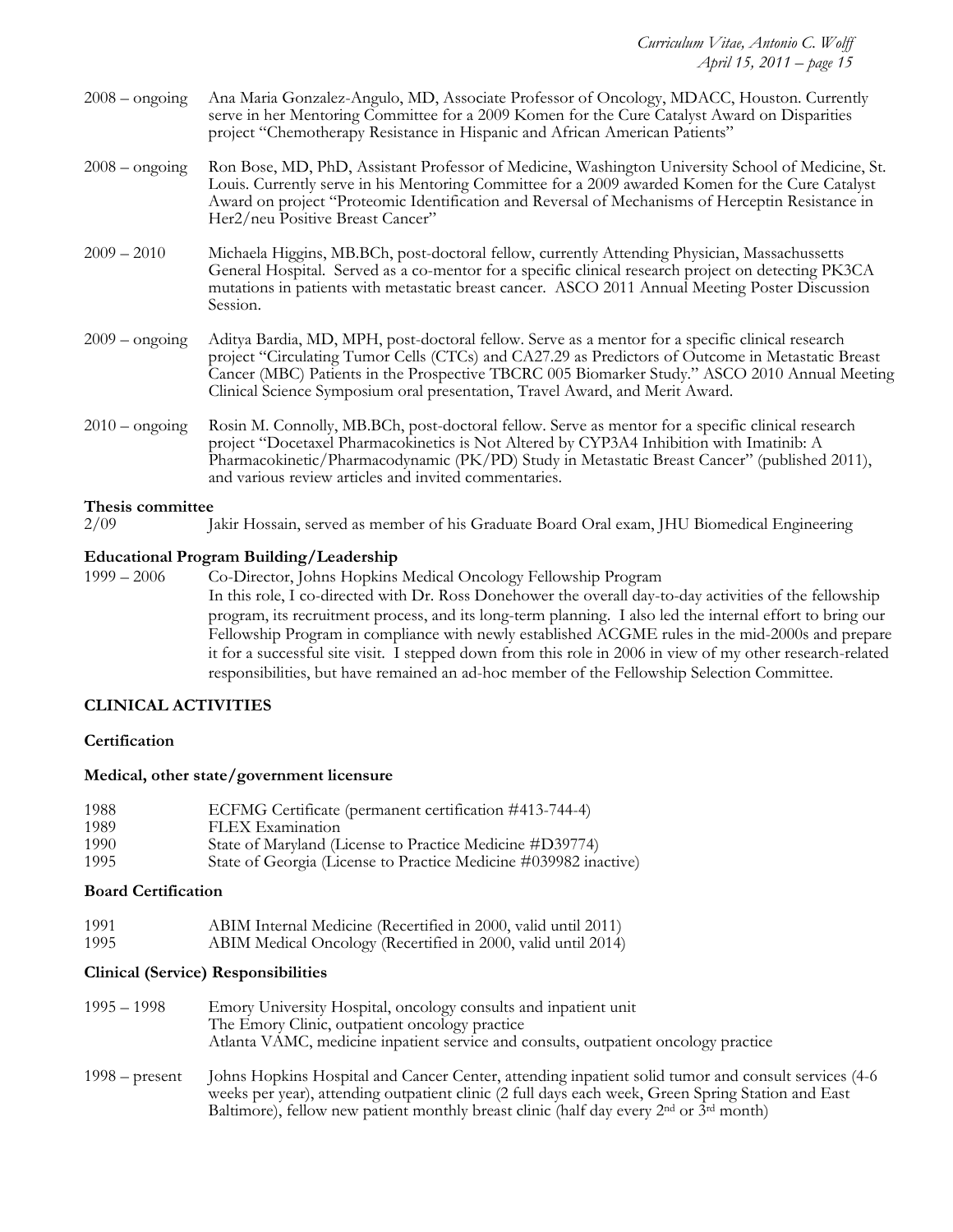## **SYSTEM INNOVATION AND QUALITY IMPROVEMENT ACTIVITIES**

#### **System Innovation and Quality Improvement Publications:**

1. (**Ref 48**) Kantsiper M, McDonald EL, Geller G, Shockney L, Snyder C, **Wolff AC**. Transitioning to Breast Cancer Survivorship: Perspectives of Patients, Cancer Specialists, and Primary Care Providers. J Gen Intern Med. 2009;24(Supp 2):S459 (PMID 19838851)

#### **System Innovation and Quality Improvement efforts within JHM:**

2007– ongoing Johns Hopkins Breast Cancer Survivorship Program, leader (1.2 months funded effort). I lead a multidisciplinary and cross-school institutional program and secured external funding in order to educate cancer specialists and primary care providers at Hopkins and elsewhere, pilot improved practices in breast cancer survivorship, and establish web-based AV and social media materials to educate patients and providers alike.

#### **System Innovation and Quality Improvement efforts outside of JHM:**

- 2002 2008 ASCO Health Services Committee, member 2002-2005, panel leadership 2006-2008, committee chair 2006-2007 (unfunded effort), Alexandria, VA. This ASCO panel creates and oversees all ASCO clinical practice guideline documents. I also led the establishment of the Toolbox concept for guideline implementation, dissemination, and evaluation (currently the GuIDE subcommittee).
- 2005 ongoing ASCO/College of American Pathologists Panel on HER2 Testing, co-chair (unfunded effort), Alexandria, VA. I proposed and co-established the international multidisciplinary guideline panel, first authored guideline document, guided dissemination process, and co-leads update panel.
- 2007 2011 ASCO Quality Advisory Group and Quality Care Committee, member 2007-2011 (unfunded effort), Alexandria, VA. Oversees all internal and external ASCO quality of care activities.
- 2008 ongoing ASCO/College of American Pathologists Panel on Immunohistochemistry Testing for ER/PgR in Breast Cancer, co-chair (unfunded effort), Alexandria, VA. I proposed and co-established the international multidisciplinary guideline panel, senior authored guideline document, guided dissemination process, and co-lead update panel.
- 2009 ongoing Komen/ASCO Foundation Breast Cancer Registry Pilot Program Steering Group, member (unfunded effort), Alexandria, VA. The committee oversees a pilot project to establish a web-based survivorship registry in early stage breast cancer being piloted in oncology practices around the country.

#### **Production of guidelines and/or protocols**

| $2000 - \text{annual}$ | (Educ Refs 1, 3-9, 11) NCCN Breast Cancer Guideline Panel; member, Philadelphia, PA, annual                                                              |
|------------------------|----------------------------------------------------------------------------------------------------------------------------------------------------------|
|                        | guideline update                                                                                                                                         |
| 2004                   | (Ref 14) ASCO technology assessment on the use of aromatase inhibitors as adjuvant therapy for                                                           |
|                        | postmenopausal women with hormone receptor-positive breast cancer; panel member, Alexandria, VA,                                                         |
|                        | guideline recently updated                                                                                                                               |
| 2005                   | (Ref 17) ASCO Guideline Recommendations for Sentinel Lymph Node Biopsy in Early-Stage Breast                                                             |
|                        | Cancer; panel member, Alexandria, VA, guideline undergoing update                                                                                        |
| 2006                   | (Ref 21) ASCO Update of Recommendations for the Use of White Blood Cell Growth Factors; panel<br>member, Alexandria, VA, guideline active                |
| 2006                   |                                                                                                                                                          |
|                        | (Ref 23) ASCO Update of the Breast Cancer Follow-up and Management Guideline in the Adjuvant<br>Setting; panel member, Alexandria, VA, guideline active. |
| 2007                   | (Refs 25, 26, 64) ASCO/CAP HER2 Testing Guideline Panel; co-chair, Alexandria, VA, guideline being<br>updated.                                           |
| 2008                   | (Refs 55, 56, 58, 64; Educ Ref 10) ASCO/CAP Hormone Receptor Testing Guideline Panel; co-chair,<br>Alexandria, VA, guideline active                      |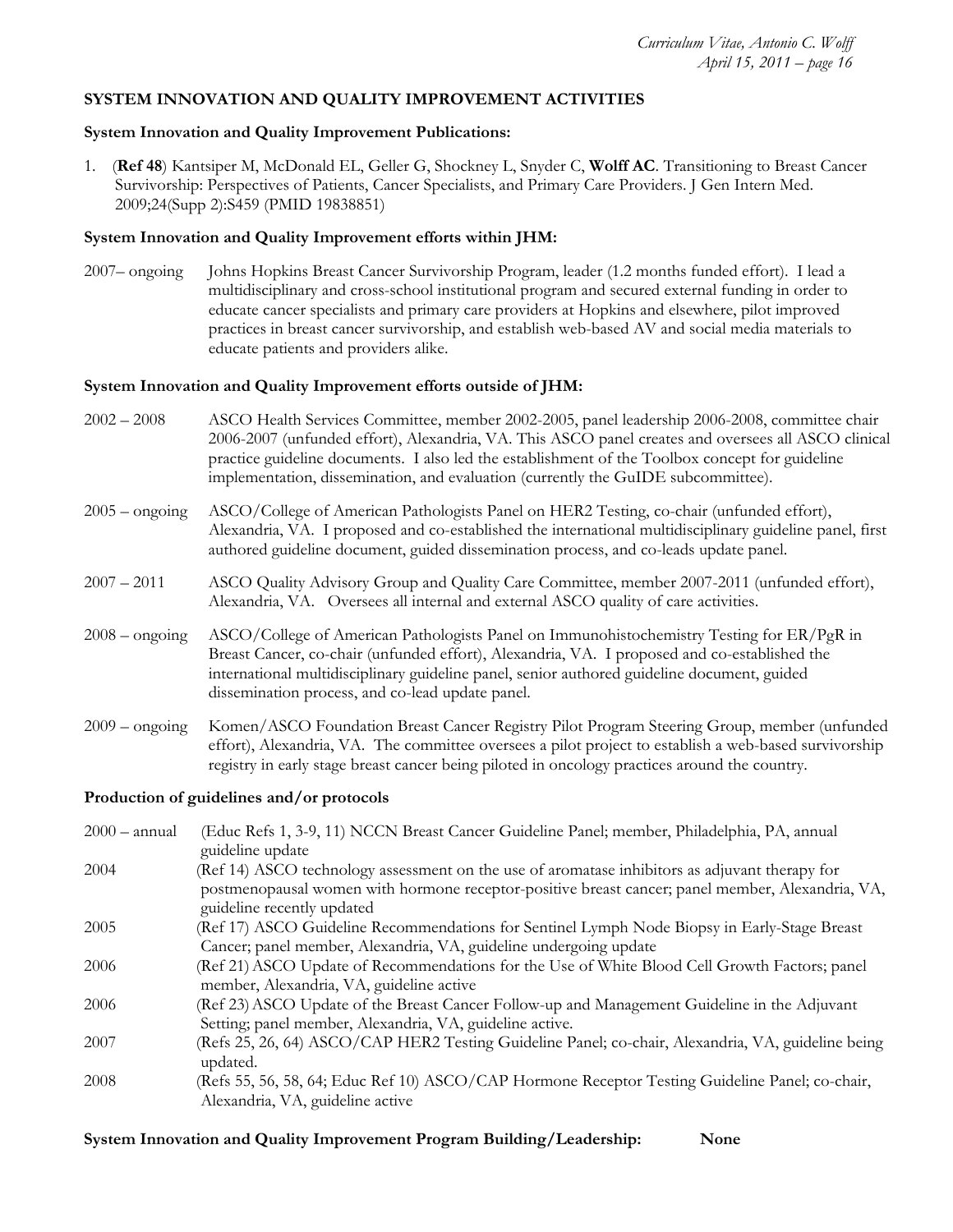#### **System Innovation and Quality Improvement Extramural Funding:**

(Also listed in Current Grant section)<br> $\frac{4}{1/08} - \frac{3}{31/12}$  A Survivors A Survivorship Program for Breast Cancer: A Transition for Patients and Providers 90033368 Susan G. Komen for the Cure Maryland \$187,000 Principal Investigator, 1.2 calendar months; Note: The major goal of this project is to establish breast cancer follow-up care strategies for survivors and their health care providers and a comprehensive clinical and educational services model adaptable for use elsewhere.

### **ORGANIZATIONAL ACTIVITIES**

#### **Institutional Administrative Appointments**

**Emory University** School of Medicine and Atlanta VAMC

|  | 1995 - 1998 Member, Task Force on Genetic Risk Assessment in Oncology (Chair, Education Subcommittee) |  |
|--|-------------------------------------------------------------------------------------------------------|--|
|  |                                                                                                       |  |

- 1995 1998 Member, Clinical Research Review Committee Winship Cancer Center
- Member, Cancer Committee Emory University Hospital and Atlanta VAMC
- 1995 1998 Member, Pain Committee Atlanta VAMC<br>1995 1998 Acting Leader, Breast Cancer Working Grou
- 
- 1995 1998 Acting Leader, Breast Cancer Working Group Winship Cancer Center Institutional Co-PI ECOG Grant & Senior Investigator at Atlanta VAMC
- 1997 1998 Chief, Hematology & Oncology Section Atlanta VAMC

**Johns Hopkins University** School of Medicine

- 1998 2000 Medical Oncology Representative, Breast Center Steering Committee
- Member, Women At-Risk Program Planning Committee
- 1999 present Member, Medical Oncology Fellowship Program Selection Committee (ad-hoc since 2006)
- 1999 2006 Co-Director, Medical Oncology Fellowship Program
- 2001 2008 Member, Cancer Center Educational Committee
- 
- 2008 present Member, JHUSOM CME Advisory Board Chair, Search Committee for a new Breast Cancer Clinical Faculty I led a successful national search that ultimately led to the recruitment of Robert Miller, MD as a fulltime clinician in the Breast Cancer Program at Green Spring Station. Dr. Miller ran a successful clinical practice in Sacramento, CA and in 2010 completed a 3-year term in ASCO's Board of Directors. 2010 – 2012 Member, Cancer Center Awards Committee
- 2010 Co-Chair, Cancer Center Scientific Research Review Committee (CRC)
- 2011 Chair, Cancer Center Scientific Research Review Committee (CRC)

#### **Editorial Activities Editorial Board appointments**

- 2005 present *ASCO Connection* (www.ascoconnection.org, previously ASCO News and Forum)
- 2008 present *Journal of Clinical Oncology* (jco.ascopubs.org)
- 2009 present *Breast Cancer Research* (breast-cancer-research.com)

#### **Journal Reviewer**

| 2000 - present | Agency for Healthcare Research and Quality (AHRQ) |
|----------------|---------------------------------------------------|
|                | <b>Breast Cancer Research and Treatment</b>       |
|                | Canadian Medical Journal Association              |
|                | Cancer (American Cancer Society)                  |
|                | Cancer Research                                   |
|                | Clinical Cancer Research                          |
|                | Clinical Evidence (BMJ – ACP/ASIM)                |
|                | Clinical Pharmacokinetics                         |
|                | Journal of American Medical Association (JAMA)    |
|                | Journal of Clinical Oncology                      |
|                | Journal of the National Cancer Institute          |
|                | New England Journal of Medicine                   |
|                | Oncology                                          |
|                | The Oncologist                                    |
|                |                                                   |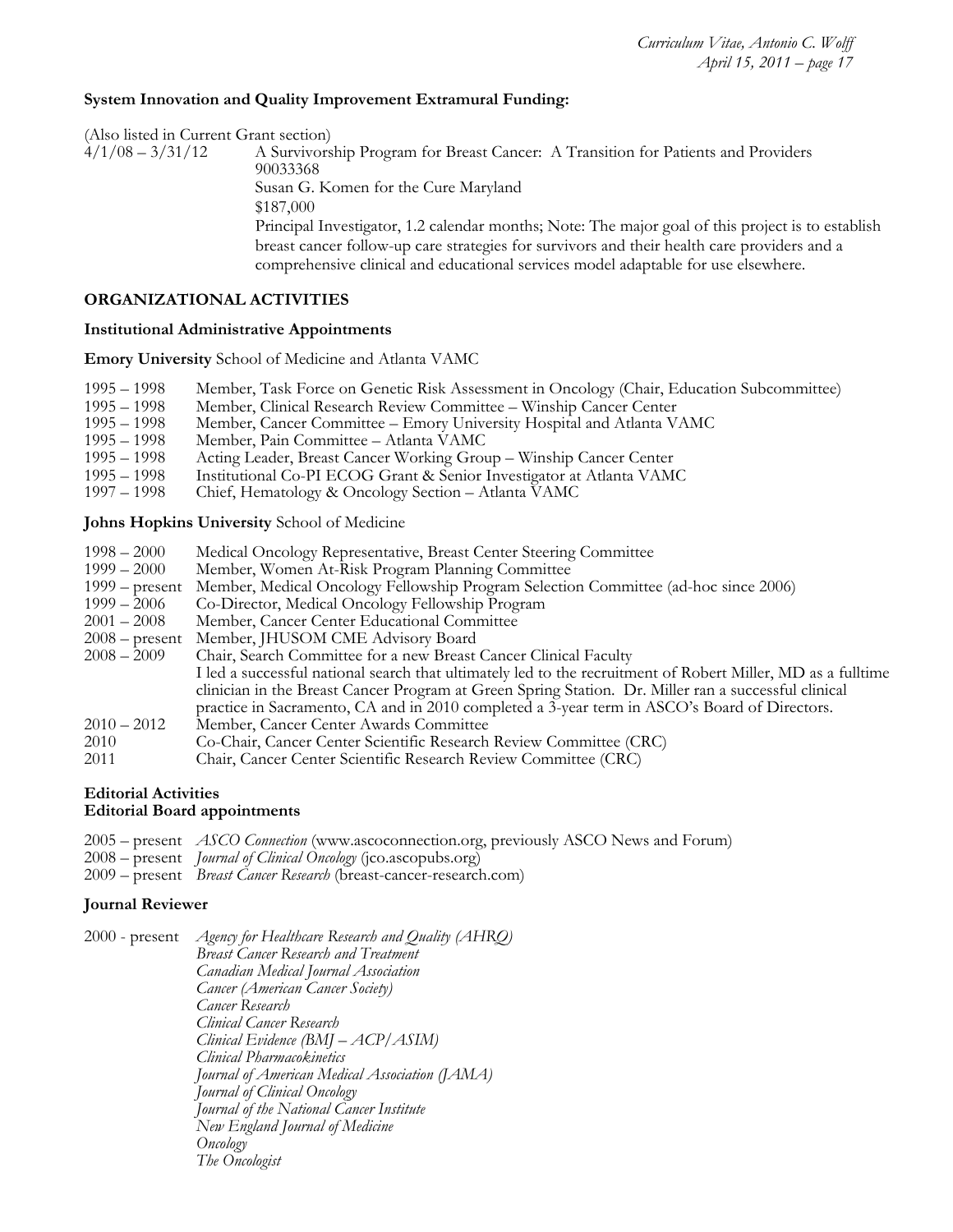# **Advisory Committees, Review Groups/Study Sections**

|                               | Advisory Commutees, Review Groups/Study Sections                                                                                                                 |  |  |
|-------------------------------|------------------------------------------------------------------------------------------------------------------------------------------------------------------|--|--|
|                               | 2000 – present Member, Breast Cancer Guidelines Panel, National Comprehensive Cancer Network                                                                     |  |  |
|                               | 2001 – present Ad-hoc grant peer-reviewer, Cancer Research UK Clinical Trials Committee                                                                          |  |  |
| $2001$ – present              | Ad-hoc grant peer-reviewer, Eastern Cooperative Oncology Group                                                                                                   |  |  |
| $2002 - 2008$                 | Member, Grant Review Panel, Susan G. Komen for the Cure Maryland                                                                                                 |  |  |
| 2006                          | Peer-Reviewer, NIH Subcommittee H (Cooperative Groups)                                                                                                           |  |  |
| $2007 - 2008$                 | Consultant to Johns Hopkins Evidence Practice Center (PI, Eric Bass), Task Order "Impact of Gene<br><b>Expression Profiling Tests on Breast Cancer Outcomes"</b> |  |  |
| 2007                          | Member of Expert Panel to Blue Cross Blue Shield Technology Evaluation Center, Task Order "HER2<br>Testing to Manage Patients with Breast or Other Solid Tumors" |  |  |
| $2007 - 2010$                 | Member, Steering Committee, Medscape Breast Cancer Curriculum funded by Susan G. Komen for the                                                                   |  |  |
| $2008 - 2011$                 | Cure (http://cme.medscape.com/curriculum/breastcancer)<br>Board Member, American College of Surgeons' National Accreditation Program for Breast Centers          |  |  |
| 2008                          | (ASCO representative)<br>Grant Review Panel (Promise Grant and Biomarker-based Diagnosis & Prognosis Panel (BDP-2), Susan                                        |  |  |
|                               | G. Komen for the Cure                                                                                                                                            |  |  |
| 2008                          | Member, National Quality Forum Clinician Level Cancer Steering Committee                                                                                         |  |  |
| $2009$ – present              | Member, External Advisory Board, North Central Cancer Treatment Group                                                                                            |  |  |
| $2010$ – present              | Member, External Advisory Board, Breast Cancer SPORE, UAB at Birmingham                                                                                          |  |  |
| 2009                          | Speaker, Institute of Medicine's Committee on Comparative Effectiveness Research                                                                                 |  |  |
| 2010                          | Peer-Reviewer, NIH Subcommittee H (Cooperative Groups)                                                                                                           |  |  |
| $2010 - 2012$                 | Scholar, Susan G. Komen for the Cure Scientific Advisory Council                                                                                                 |  |  |
| <b>Professional Societies</b> |                                                                                                                                                                  |  |  |
|                               | 1991 – present American College of Physicians                                                                                                                    |  |  |
|                               | Member, American College of Physicians<br>$1991 - 2004$                                                                                                          |  |  |
|                               | 2004 – present Fellow, American College of Physicians                                                                                                            |  |  |
|                               |                                                                                                                                                                  |  |  |
|                               | 1993 – present American Association for Cancer Research                                                                                                          |  |  |
|                               | $1993 - 1995$<br>Associate Member, American Association for Cancer Research                                                                                      |  |  |
|                               | 1995 – present Member, American Association for Cancer Research                                                                                                  |  |  |
|                               |                                                                                                                                                                  |  |  |
|                               | 1995 – present Eastern Cooperative Oncology Group                                                                                                                |  |  |
|                               | 1995 – present Member, Eastern Cooperative Oncology Group                                                                                                        |  |  |
|                               | 1999 – present Member, Breast Committee, Eastern Cooperative Oncology Group                                                                                      |  |  |
|                               | 2010 – present Co-chair, Developmental Therapeutics Working Group, Breast Committee, Eastern                                                                     |  |  |
|                               | Cooperative Oncology Group                                                                                                                                       |  |  |
|                               |                                                                                                                                                                  |  |  |
|                               | 1995 – present American Society of Clinical Oncology                                                                                                             |  |  |
|                               | 1995 – present Active Member, American Society of Clinical Oncology                                                                                              |  |  |
|                               | $2002 - 2008$<br>Member, Health Services Committee, American Society of Clinical Oncology                                                                        |  |  |
|                               | 2002 – present Member, Colony Stimulating Factors Update Panel                                                                                                   |  |  |
|                               | $2002$ – present<br>Member, Lymphatic Mapping Technology Assessment Panel                                                                                        |  |  |
|                               | Member, Scientific Annual Meeting Program Committee<br>$2003 - 2004$                                                                                             |  |  |
|                               | $2004 - 2005$<br>Chair, Guideline Dissemination and Implementation Panel                                                                                         |  |  |
|                               | $2004 - 2008$<br>Member, Aromatase Inhibitors Guideline Panel                                                                                                    |  |  |
|                               |                                                                                                                                                                  |  |  |
|                               | $2004 - 2008$<br>Member, Adjuvant Endocrine Therapy Guideline Panel                                                                                              |  |  |
|                               | $2004 - 2005$<br>Member, Oncology Workforce Study Group                                                                                                          |  |  |
|                               | $2005$ – present<br>Member, Breast Cancer Surveillance Guideline Panel                                                                                           |  |  |
|                               | Member, Quality Advisory Group<br>$2005 - 2008$                                                                                                                  |  |  |
|                               | $2006 - 2008$<br>Member, Executive Leadership, Health Services Committee                                                                                         |  |  |
|                               | Co-Chair, ASCO/College of American Pathologists (CAP) HER2 Testing Tech<br>$2006$ – present                                                                      |  |  |
|                               | Assessment Panel                                                                                                                                                 |  |  |
|                               | $2007 - 2008$<br>Chair, Health Services Committee                                                                                                                |  |  |
|                               | Co-Chair, ASCO/CAP ER/PgR Testing Guideline Panel<br>$2008 - present$                                                                                            |  |  |
|                               | Member, Education Annual Meeting Program Committee<br>$2008 - 2010$                                                                                              |  |  |
|                               | $2009 - 2010$<br>Leader, Breast Cancer Track, ASCO 2010 Program Committee                                                                                        |  |  |
|                               | $2008 - 2011$<br>Member, Quality of Care Committee                                                                                                               |  |  |
|                               | Member, Komen/ASCO Foundation Breast Cancer Registry Pilot Program Steering<br>$2009$ – present                                                                  |  |  |
|                               | Group                                                                                                                                                            |  |  |
|                               |                                                                                                                                                                  |  |  |

| 2002 – present European Society of Medical Oncology         |
|-------------------------------------------------------------|
| 2002 – present Member, European Society of Medical Oncology |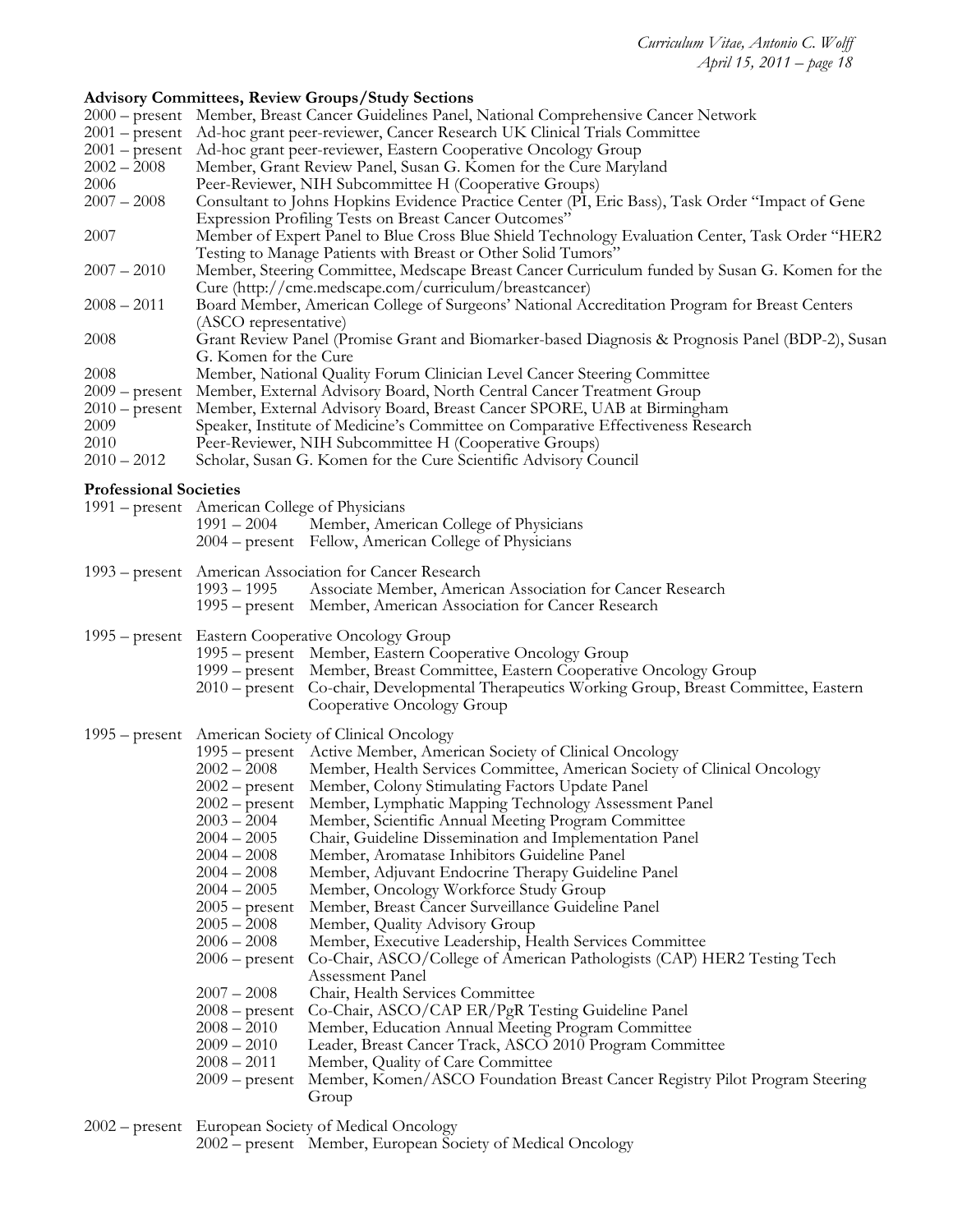# **Conference Organizer, Session Chair**

|      | Conneigned Organizer, Session Chan                                                                       |
|------|----------------------------------------------------------------------------------------------------------|
| 2003 | ASCO Annual Meeting - Member, Scientific Program Committee                                               |
|      | Session Chair & Oral Discussant, Advanced Breast Cancer Poster Discussion                                |
| 2004 | ASCO Annual Meeting - Member, Scientific Program Committee                                               |
|      | Oral Discussant, Early Stage Breast Cancer Oral Session                                                  |
| 2006 | ASCO Annual Meeting – Education Session Chair, Adjuvant Endocrine Therapy in Breast Cancer               |
| 2007 | NCI of the Science Symposium on Preoperative Chemotherapy in Breast Cancer                               |
|      | - Member of Organizing Committee and Writing Committee, and Speaker                                      |
| 2007 | ASCO Annual Meeting – Scientific Session Co-Chair, Metastatic Breast Cancer                              |
| 2009 | 1 <sup>st</sup> Global Breast Cancer Conference, Seoul, Korea – Member, International Steering Committee |
| 2008 | ASCO Annual Meeting – Education Session Chair, HER2 Testing in Breast Cancer: Why Bother?                |
| 2010 | ASCO Annual Meeting - Leader, Breast Cancer Education Track                                              |
|      | Co-Chair, Clinical Science Symposium, Preoperative Therapy                                               |
| 2010 | San Antonio Breast Cancer Symposium – Reviewer, Scientific Program Committee                             |
| 2011 | 2 <sup>nd</sup> Global Breast Cancer Conference, Seoul, Korea – Member, International Steering Committee |
|      |                                                                                                          |

# **RECOGNITION**

| Awards, Honors |                                                                                                  |  |
|----------------|--------------------------------------------------------------------------------------------------|--|
| $1993 - 1994$  | Sandoz Fellow in Medicine                                                                        |  |
| 1997           | Invited Trainee, ASCO Task Force on Cancer Genetics Education                                    |  |
| 1997           | Invited Trainee, ASCO/AACR Methods in Clinical Cancer Research                                   |  |
| $2001 - 2003$  | Invited Trainee, Innovators in Breast Cancer Junior Faculty Workshop (Chair, Gabriel Hortobagyi) |  |
| 2004           | Invited Trainee, ASCO/AACR/NCI/FDA Accelerating Anticancer Agent Development and                 |  |
|                | Validation Training Workshop                                                                     |  |
| 2004           | Fellow, American College of Physicians                                                           |  |
| 2007           | Cameo Award, Maryland Affiliate of Susan G. Komen for the Cure                                   |  |
| 2008           | Invited Participant, Leadership Development Program, JHU School of Medicine                      |  |
| 2009           | NCI Cancer Clinical Investigator Team Leadership Award                                           |  |
| 2010           | ASCO Statesman Award                                                                             |  |

# **Invited Talks, Panels:**

| 10/96 | Speaker, Breast Health Forum, Breast Cancer Awareness Month Celebrations, Emory University,<br>Atlanta, GA                                                                            |
|-------|---------------------------------------------------------------------------------------------------------------------------------------------------------------------------------------|
| 6/97  | Speaker, Medicine & Primary Care Grand Rounds, The Medical Center, Columbus GA                                                                                                        |
| 6/97  | Speaker, Breast Cancer Panel & Celebration of Living, Emory University, Atlanta, GA                                                                                                   |
| 2/98  | Speaker, Ob/Gyn Grand Rounds, The Medical Center, Columbus, GA                                                                                                                        |
| 6/98  | Speaker, Emory University, Recent Advances in the Treatment of Solid Tumors and Hematologic<br>Malignancies, Atlanta, GA                                                              |
| 6/98  | Speaker, Emory University, Breast Cancer Panel & Celebration of Living, Atlanta, GA                                                                                                   |
| 10/98 | Speaker, Cancer Genetics in the 1990's, Oncology Nursing Update Symposium, Atlanta, GA                                                                                                |
| 10/98 | Speaker, Charting a Course for Control & Prevention in Maryland, Maryland State Council on Cancer<br>Control, Baltimore, MD                                                           |
| 10/98 | Speaker, Reach to Recovery Program, Mid-Atlantic Division, American Cancer Society, Baltimore, MD                                                                                     |
| 3/99  | Speaker, Breast Cancer Update, 2 <sup>nd</sup> Annual John R. Marsh Oncology Program, Robinwood Medical<br>Center, Hagerstown, MD                                                     |
| 3/99  | Speaker, Hormonal Therapy in Early Stage Disease, The Johns Hopkins Oncology Center's 25th Annual<br>Symposium on Diagnosis and Treatment of Neoplastic Disorders, Baltimore, MD      |
| 3/99  | Speaker, Topics in Breast Cancer and Internal Medicine, Medical Grand Rounds, Mercy Hospital,<br>Baltimore, MD                                                                        |
| 4/99  | Speaker, Hormone Replacement Therapy and Breast Cancer Risk, American Cancer Society/Komen<br>Foundation Symposium on Breast Cancer, Baltimore, MD                                    |
| 5/99  | Speaker, Update on the Treatment of Advanced Breast Cancer, Baltimore, MD                                                                                                             |
| 7/99  | Speaker, The Role of Tamoxifen in the Breast Cancer Prevention, Hagerstown, MD                                                                                                        |
| 8/99  | Speaker, Herceptin® and Liposomal Anthracyclines in Metastatic Breast Cancer, Genentech Investigators<br>Meeting, San Francisco, CA                                                   |
| 8/99  | Speaker, Tamoxifen: Role in Prevention of Breast Cancer, Peninsula Regional Medical Center, Salisbury,<br>MD                                                                          |
| 10/99 | Oral Discussant, Neoadjuvant Chemotherapy in Breast Cancer Scientific Session<br>Speaker, Modern Strategies for the Treatment of Breast Cancer; The Role of Taxanes in Breast Cancer, |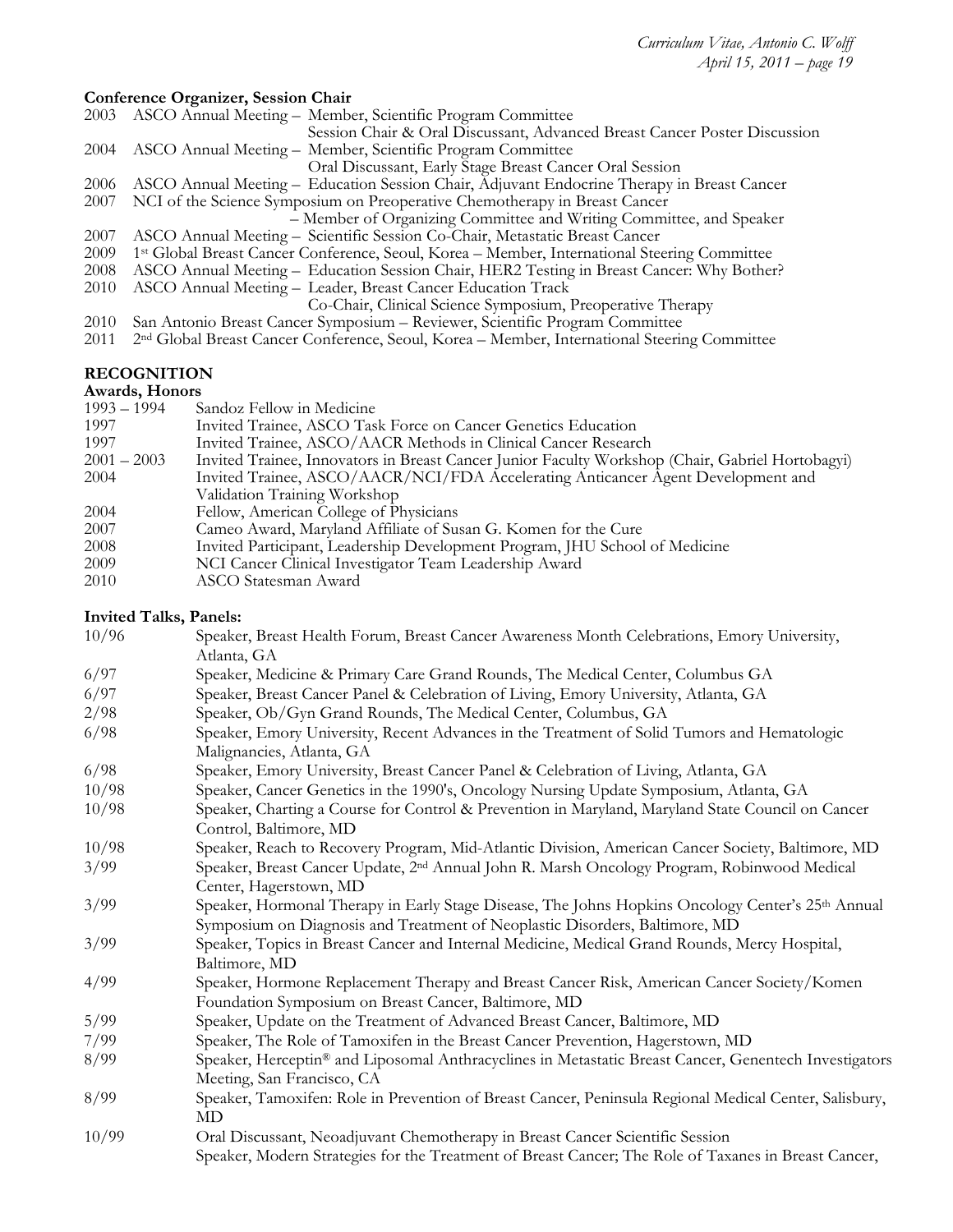|                | 11 <sup>th</sup> Brazilian Congress of Clinical Oncology, Florianopolis, Brazil                                                     |
|----------------|-------------------------------------------------------------------------------------------------------------------------------------|
| 8/99           | Speaker, Making a Multi-disciplinary Breast Center Work, Seeking Excellence in Breast Cancer Care                                   |
|                | Conference, Baltimore, MD                                                                                                           |
| 10/99          | Speaker, Novel Therapies for Breast Cancer, Seeking Excellence in Breast Cancer Care Conference,                                    |
|                | Baltimore, MD                                                                                                                       |
| $10/98 - 1/00$ | Speaker, The Role of Taxanes and Anthracyclines in Advanced Breast Cancer, Atlanta, GA; Orlando, FL;                                |
|                | Dana Point, CA; Jacksonville, FL; Scottsdale, AZ; Palm Beach, FL                                                                    |
| 11/99          | Speaker, Risk Reduction Strategies in Early Stage Breast Cancer, Annual Meeting of the Maryland Cancer                              |
|                | Chapter - American College of Surgeons, Baltimore, MD                                                                               |
| 1/00<br>2/00   | Speaker, The Role of Tamoxifen in the Breast Cancer Treatment and Prevention, Fallston, MD                                          |
| 2/00           | Speaker, Update on Taxanes, Baltimore, MD<br>Speaker, Breast Cancer Update, Baltimore, MD                                           |
| 3/00           | Speaker, Anti-Estrogen Drugs in Breast Cancer, Camp Hill, PA                                                                        |
| 3/00           | Speaker, Management of HER2 Negative Metastatic Breast Cancer, Orlando, FL                                                          |
| 9/00           | Speaker, The Role of Taxanes in Breast Cancer, Central Pennsylvania Hematology-Medical Oncology                                     |
|                | Associates, Lemoyne, PA                                                                                                             |
| 9/00           | Speaker, The Role of Taxanes in Metastatic Breast Cancer, Grand Rounds, Sinai Hospital of Baltimore,                                |
| 9/00           | Speaker, Topics in Breast Cancer, House Staff Retreat, Good Samaritan Hospital of Baltimore, MD                                     |
| 9/00           | Speaker, Breast Cancer Update: Topics in Risk Reduction and Treatment, City Hospital, Shepherds                                     |
|                | Town, WV                                                                                                                            |
| 10/00          | Speaker, New Drugs in Breast Cancer, 9th Annual Breast Cancer Conference, Fairfax Hospital, VA                                      |
| 2/01           | Speaker, The ECOG Experience, Adjuvant Use of Taxanes in Breast Cancer, Zurich, Switzerland                                         |
| 8/01           | Speaker, Management of Patients with Locally Advanced Breast Cancer, 11 <sup>th</sup> Annual Hematology                             |
|                | Oncology Review, Mayo Clinic, Jacksonville, FL                                                                                      |
| 8/01           | Speaker, Breast Cancer Update, Hematology-Oncology Grand Rounds, Washington Hospital Center,                                        |
|                | Washington, DC                                                                                                                      |
| 9/01           | Speaker, The Treatment of Metastatic Breast Cancer, Meet the Professor Panelist                                                     |
|                | Plenary Session Speaker, Approaches for the Adjuvant Treatment of Breast Cancer                                                     |
|                | 12th Brazilian Congress of Clinical Oncology, Florianopolis, Brazil                                                                 |
| 10/01          | Speaker, Breast Cancer Update, Hematology-Oncology Grand Rounds, Emory University, Atlanta, GA                                      |
| 10/01          | Speaker, Current Concepts in Breast Cancer Treatment, Internal Medicine Grand Rounds, Crozer-<br>Chester Medical Center, Upland, PA |
| 11/01          | Speaker, The Treatment of Breast Cancer: Can We Do More With Less? Hematology-Oncology Grand                                        |
|                | Rounds, University of Maryland, Baltimore, MD                                                                                       |
| 11/01          | Speaker & Panelist, Hormone Replacement Therapy and Breast Cancer Risk, A Woman's Journey, Johns                                    |
|                | Hopkins Medicine, Baltimore, MD                                                                                                     |
| 2/02           | Speaker, Breast Cancer for the Internist, House Staff Rounds, Good Samaritan Hospital of Baltimore,                                 |
|                | Baltimore, MD                                                                                                                       |
| 4/02           | Speaker, Implementing Novel Research Findings for Early Detection and Prevention: Are They Ready                                    |
|                | for Prime-Time? Jane Cremer Foundation, Racine, WI                                                                                  |
| 4/02           | Speaker, Hype and Hope: Are We Really Moving Forward in the Fight Against Breast Cancer?                                            |
|                | Jane Cremer Foundation, Racine, WI                                                                                                  |
| 4/02           | Speaker, Emerging Standards in Anthracycline-Regimens in Adjuvant Breast Cancer                                                     |
|                | Oncology Nursing Society Annual Meeting, Washington, DC                                                                             |
| 5/02           | Speaker, Update on Hormonal Therapy for the Treatment of Breast Cancer; 4th Annual Hem/Onc                                          |
|                | Seminar for Primary Care Physicians, Upper Chesapeake Medical Center, Belair, MD                                                    |
| 5/02           | Speaker, Update on Cancer Screening Guidelines, Promise and Progress, A Special Seminar on Breast                                   |
|                | Cancer Prevention, Detection, and Early Diagnosis, The Sidney Kimmel Comprehensive Cancer Center                                    |
|                | at Johns Hopkins, Baltimore, MD<br>Speaker, Clinical Research in Breast Cancer: What are the Big Questions? Cancer Center Research  |
| 6/02           | Seminar, Johns Hopkins Medicine, Baltimore, MD                                                                                      |
| 6/02           | Speaker, Pre-Operative (Primary) Systemic Therapy: Should It Become The New Standard?                                               |
|                | Cancer Center Research Seminar, Johns Hopkins Medicine, Baltimore, MD                                                               |
| 6/02           | Speaker, Use (and Misuse) of Prognostic and Predictive Factors in Breast Cancer, Breast Cancer                                      |
|                | Research Program Seminar, Johns Hopkins Medicine, Baltimore, MD                                                                     |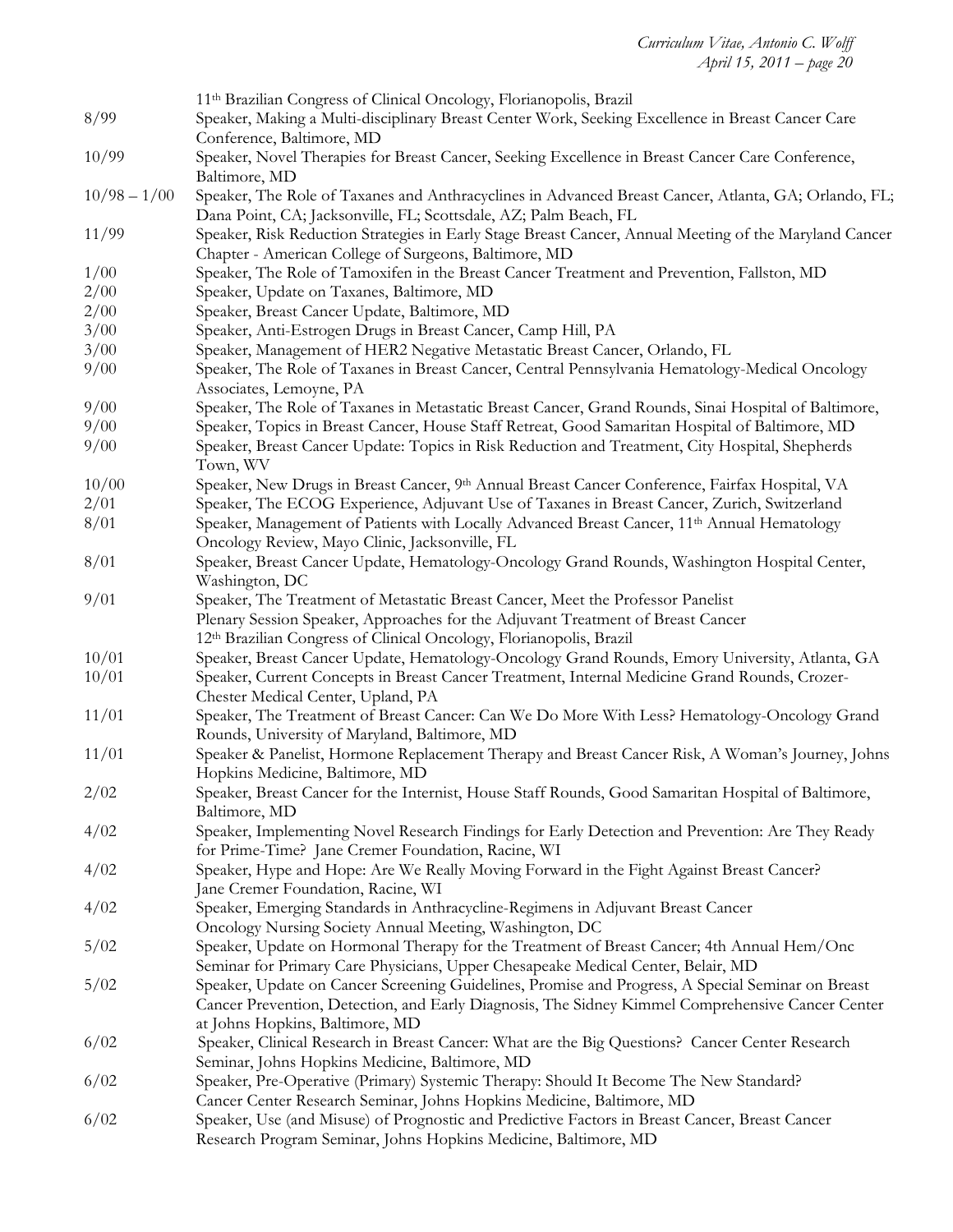| 10/02 | Speaker, Adjuvant Endocrine Therapy in Postmenopausal Breast Cancer, Cancer Center Grand Rounds,<br>Johns Hopkins Medicine, Baltimore, MD                                                                                  |
|-------|----------------------------------------------------------------------------------------------------------------------------------------------------------------------------------------------------------------------------|
| 6/03  | Session Chair and Discussant, ASCO Meeting Poster Discussion Session (Late Breast Cancer)<br>ASCO annual meeting, Chicago, IL                                                                                              |
| 6/03  | Speaker, Post-ASCO Highlights, Oncology Nursing Society, Maryland Chapter, Baltimore, MD                                                                                                                                   |
| 6/03  | Speaker, Developing New Treatments in Breast Cancer, Breast Cancer Research Program Seminar, Johns<br>Hopkins Medicine, Baltimore, MD                                                                                      |
| 8/03  | Speaker, Post-ASCO Highlights, Network for Oncology Communication & Research, Orlando, FL                                                                                                                                  |
| 9/03  | Speaker, Preoperative Systemic Therapy in Breast Cancer, Anne Arundel Medical Center,<br>Baltimore, MD                                                                                                                     |
| 9/03  | Speaker, Adjuvant Endocrine Therapy in Breast Cancer, Holy Cross Hospital Annual Breast Cancer<br>Symposium, Silver Spring, MD                                                                                             |
| 10/03 | Speaker, Prognostic Factors in Breast Cancer, National Comprehensive Cancer Network Symposium,<br>New York, NY                                                                                                             |
| 10/03 | Speaker, Prognostic Factors in Breast Cancer, National Comprehensive Cancer Network Symposium,<br>Atlanta, GA                                                                                                              |
| 11/03 | Speaker, Advances in Systemic Therapy of Breast Cancer, Medical College of Wisconsin Breast Cancer<br>Symposium, Milwaukee, WI                                                                                             |
| 2/04  | Visiting Faculty, SERMs and Aromatase Inhibitors in the Adjuvant Setting, University of Oklahoma<br>Cancer Center, Oklahoma City, OK                                                                                       |
| 4/04  | Speaker, Minimally Involved Axillary Nodes: Pathologic Assessment and Impact on Treatment and<br>Outcomes, Current Concepts in the Multidisciplinary Management of Breast Cancer,<br>Johns Hopkins Medicine, Baltimore, MD |
| 6/04  | Discussant, ASCO Meeting Breast Cancer Oral Presentation Session, ASCO annual meeting, Chicago, IL                                                                                                                         |
| 6/04  | Speaker, Breast Cancer Update, American Council of Life Insurers, Baltimore, MD                                                                                                                                            |
| 7/04  | Speaker, Breast Cancer Update, Johns Hopkins Internal Medicine Board Review, Baltimore, MD                                                                                                                                 |
| 11/04 | Panelist, MR Workshop on Translational Research in Cancer - Tumor Response, Cancer Imaging<br>Program, National Cancer Institute, Bethesda, MD                                                                             |
| 3/05  | Lecturer, Early Stage Breast Cancer, San Antonio Symposium 2004 Update, Albert Einstein College of<br>Medicine, New York, NY                                                                                               |
| 3/05  | Speaker, New Approaches to Hormonal Therapy for Breast Cancer in the Adjuvant Setting, National<br>Comprehensive Cancer Network Annual Meeting, Hollywood, FL                                                              |
| 3/05  | Lecturer, Clinical Problems in Breast Cancer, PET/CT and SPECT/CT Imaging of Cancer for<br>Radiologists and Nuclear Physicians, Johns Hopkins Medicine, Baltimore, MD                                                      |
| 5/05  | Speaker, Age as a Prognostic/Predictive Factor, NCCN Breast Adjuvant Task Force, Chicago, IL                                                                                                                               |
| 5/05  | Faculty, From Fellow to Faculty: Career Advice for the Clinical Investigator, ASCO annual meeting,<br>Orlando, FL                                                                                                          |
| 10/05 | Speaker, Improving Patient Outcome with Targeted Therapy, 7th Lynn Sage Breast Cancer Symposium,<br>Northwestern University, Chicago, IL                                                                                   |
| 10/05 | Speaker, Minimally Involved Lymph Nodes: Impact on Outcome and Therapy Decisions,<br>Instituto Nacional do Cancer, Rio de Janeiro, Brazil                                                                                  |
| 10/05 | Speaker, Terapia Sistemica: Aspectos Controversos                                                                                                                                                                          |
|       | Cancer de Mama: Quimioterapia Primaria                                                                                                                                                                                     |
|       | Hormonioterapia Adjuvante                                                                                                                                                                                                  |
|       | Avancos no Tratamento Adjuvante do Cancer de Mama<br>XIV Congresso Brasileiro de Oncologia Clinica and XV Congresso Integrado Latino Americano de                                                                          |
|       | Cancerologia, Rio de Janeiro, Brazil                                                                                                                                                                                       |
| 12/05 | Speaker, Risk Assessment and Prognostic Factors, NCCN symposium at San Antonio Breast Cancer<br>Symposium, San Antonio, TX                                                                                                 |
| 2/06  | Speaker, HER2 as a Predictive Marker for non-Trastuzumab Therapy, NCCN HER2 panel meeting,<br>Chicago, IL                                                                                                                  |
| 3/06  | Speaker, Predicting the Future: The Role of Predictive Markers in Breast Cancer Care, Cancer Center<br>Grand Rounds, Cleveland Clinic Foundation, Cleveland, OH                                                            |
| 4/06  | Speaker, Breast Cancer Update, National Breast Cancer Coalition Advocacy Training, Washington, DC                                                                                                                          |
| 4/06  | Speaker, Predicting the Future: The Use of Predictive Markers in Breast Cancer Therapy, Pathology<br>Grand Rounds, Johns Hopkins University, Baltimore, MD                                                                 |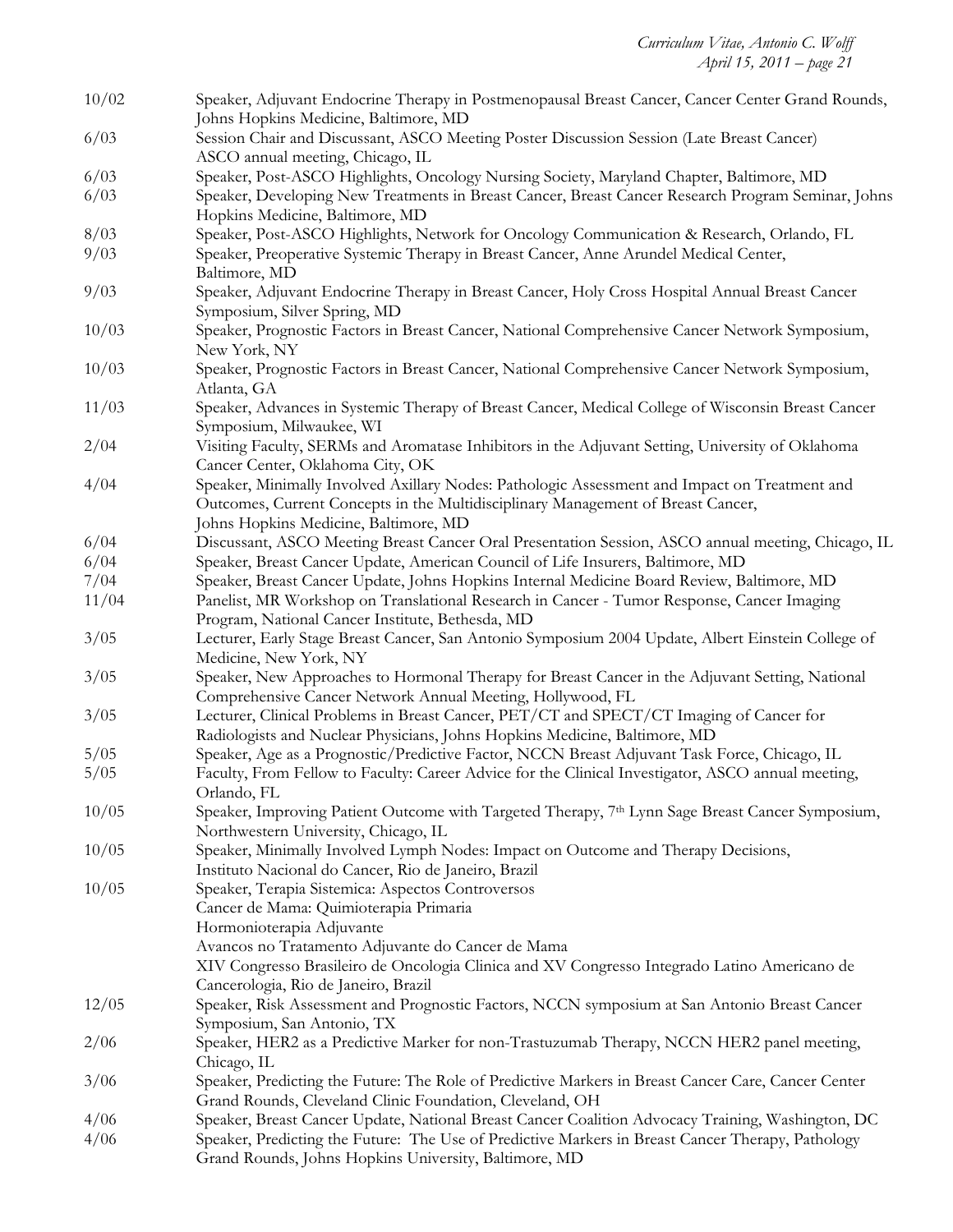| 4/06  | Speaker, Update on Aromatase Inhibitors & Sentinel Node: Questions and Challenges,                                                                |
|-------|---------------------------------------------------------------------------------------------------------------------------------------------------|
|       | Breast Cancer Multidisciplinary Course, Johns Hopkins University, Baltimore, MD                                                                   |
| 6/06  | Speaker, Optimizing Endocrine Therapy for Premenopausal Women with Breast Cancer<br>Educational Session, ASCO Annual Meeting, Atlanta, GA         |
| 9/06  | Keynote Speaker, ASCO/CAP HER2 Testing Guidelines, Plenary Lecture at College of American                                                         |
|       | Pathologists Annual Meeting, San Diego, CA                                                                                                        |
| 11/06 | Speaker, Risk Assessment and Prognostic Factors, NCCN symposium at San Johns Hopkins, Baltimore,                                                  |
| 11/06 | Speaker, Risk Assessment and Prognostic Markers/Update on Aromatase Inhibitors, Washington                                                        |
|       | Adventist Breast Cancer Symposium, Bethesda, MD                                                                                                   |
| 6/07  | Speaker, HER2 Testing in Clinical Practice, Clinical Problems in Oncology, Educational Session,<br>ASCO Annual Meeting, Chicago, IL               |
| 6/07  | Speaker, Ovarian Function Suppression and Being a Woman: How to Reconcile? 9th Milan Breast Cancer                                                |
|       | Conference, European Institute of Oncology, Milan, Italy                                                                                          |
| 9/07  | Speaker, HER2 Testing (General Session VI - HER2-Positive Breast Cancer), The 2007 Breast Cancer                                                  |
|       | Symposium (co-sponsored by American Society of Breast Disease, the American Society of Breast                                                     |
|       | Surgeons, ASCO, ASTRO - American Society for Radiation Oncology, National Consortium of Breast                                                    |
| 10/07 | Centers, and Society of Surgical Oncology)                                                                                                        |
|       | Speaker, Development & Approval of Trastuzumab, NCI/FDA/Industry Workshop on Development<br>of Markers for Clinical Decision Making, Bethesda, MD |
| 10/07 | Speaker, Clinical Practice Implications of Oxford and St. Gallen, Sixth Annual Controversies in Breast                                            |
|       | Cancer: Adjuvant and Neoadjuvant Therapy, New York, NY                                                                                            |
| 1/08  | Panelist, Breast Cancer Update Think Tank, Research to Practice, Miami, FL                                                                        |
| 1/08  | Speaker, Latest Development in Cancer Treatment - Personalized Medicine, Coalition - Patient                                                      |
|       | Advocate Training Workshop, Baltimore, MD                                                                                                         |
| 2/08  | Visiting Faculty and Speaker, Controversies & Challenges in HER2 Testing, Dana Farber Cancer<br>Institute, Boston, MA                             |
| 4/08  | Speaker, AACR - Forum, Approaches to Refractory Malignancies "Post-Preoperative, Systemic Therapy                                                 |
|       | As a Research Tool for Refractory Breast Cancer" AACR Annual Meeting, San Diego, CA                                                               |
| 4/08  | Speaker, "Preoperative Systemic Therapy" and "Survivorship Panel" 4th Annual Multidisciplinary Breast                                             |
|       | Cancer Course, Johns Hopkins Medicine, Baltimore, MD                                                                                              |
| 6/08  | Speaker, HER2 Testing in Breast Cancer: Why Bother Testing? Educational Session                                                                   |
|       | Speaker; How ASCO Guidelines can Improve Quality of Care. Educational Session                                                                     |
|       | Speaker, Metastatic Breast Cancer Poster Discussion Scientific Session                                                                            |
|       | ASCO Annual Meeting, Chicago, IL                                                                                                                  |
| 6/08  | Speaker, Adjuvant Chemotherapy for HER2-negative Breast Cancer                                                                                    |
|       | Speaker, Adjuvant Endocrine Therapy for Pre/Postmenopausal Women                                                                                  |
|       | Speaker, Predictive Markers for Adjuvant Treatment Selection                                                                                      |
|       | International Breast Cancer Symposium, Hospital Sirio-Libanes, Sao Paulo, SP, Brazil                                                              |
| 9/08  | Speaker, Meet the Professor, Management of Early and Advanced Breast Cancer, Research to Practice,<br>Washington, DC                              |
| 10/08 | Speaker, Are Genomic Assays Changing the Standard of Decision Making for Breast Cancer?                                                           |
|       | Genomics and Decision Making for Breast Cancer, Fondazione IRCCS, Istituto Nazionale dei Tumori,                                                  |
|       | Milan, Italy                                                                                                                                      |
| 10/08 | Speaker, HER2 Testing: What's Real, What's Not? 8 <sup>th</sup> Lynn Sage Breast Cancer Symposium,                                                |
|       | Northwestern University, Chicago, IL                                                                                                              |
| 10/08 | Speaker, Therapeutic Decisions in Early Stage Breast Cancer: The Power in Numbers or The Devil in the                                             |
|       | Details? Grand Rounds, Department of Oncology, Johns Hopkins, Baltimore, MD                                                                       |
| 3/09  | Panel Speaker, Breast Cancer Survivorship, Maryland Chapter of the American College of Physicians,                                                |
|       | Baltimore, MD                                                                                                                                     |
| 6/09  | Speaker, Multiplex Tissue Biomarkers For Risk Stratification in Early Stage Disease, Educational Session,                                         |
|       | ASCO Annual Meeting, Orlando, FL                                                                                                                  |
| 6/09  | Speaker, The Challenge of Treating Endocrine Responsive Disease: Overcoming Resistance & Choosing                                                 |
|       | Additional Targets. 11 <sup>th</sup> Milan Breast Cancer Conference, European Institute of Oncology, Milan, Italy                                 |
| 9/09  | Panelist, Breast Predictive Factors: Test Interpretation Accuracy and Patient Treatment Implications,                                             |
|       | College of American Pathologists Annual Meeting, National Harbor, MD                                                                              |